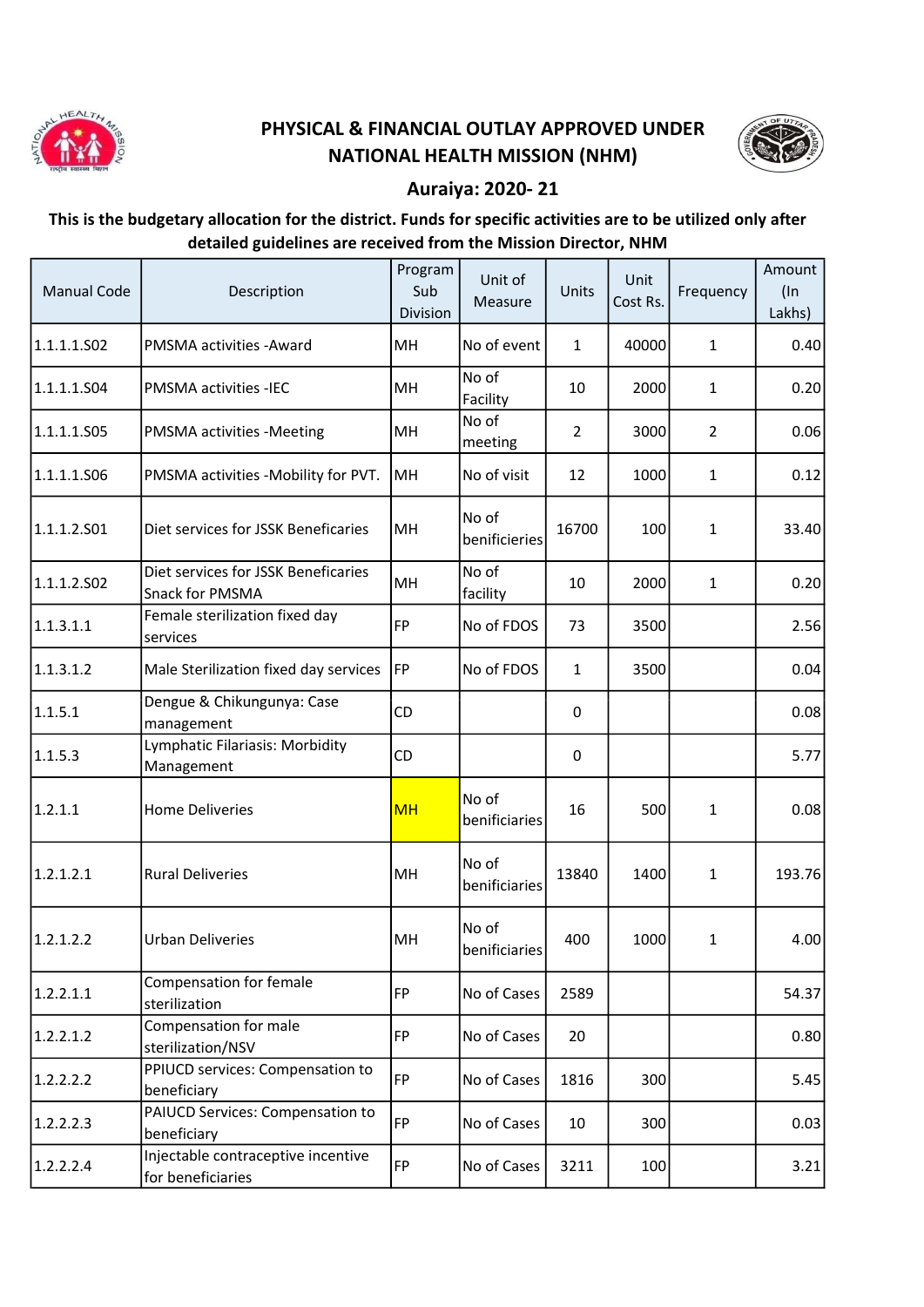| <b>Manual Code</b> | Description                                                                                 | Program<br>Sub<br>Division | Unit of<br>Measure     | Units          | Unit<br>Cost Rs. | Frequency | Amount<br>$($ In<br>Lakhs) |
|--------------------|---------------------------------------------------------------------------------------------|----------------------------|------------------------|----------------|------------------|-----------|----------------------------|
| 1.2.3.2            | TB Patient Nutritional Support under<br>Nikshay Poshan Yojana                               | <b>CD</b>                  |                        | 0              |                  |           | 84.32                      |
| 1.3.1.1            | SNCU                                                                                        | <b>CH</b>                  | No of<br>Facility      | $\mathbf{1}$   |                  |           | 10.00                      |
| 1.3.1.2            | <b>NBSU</b>                                                                                 | <b>CH</b>                  | No of<br>Facility      | $\overline{2}$ | 5000             | 12        | 1.20                       |
| 1.3.1.4            | <b>NRCs</b>                                                                                 | <b>CH</b>                  | No of<br>Facility      | 1              |                  |           | 3.90                       |
| 1.3.1.7.502        | Phone and Internet Charges for DEIC<br>Manager                                              | <b>RBSK</b>                | no of DEIC<br>managers | 0              | 2000             | 1         | 0.02                       |
| 1.3.1.8            | District NCD Clinic                                                                         |                            |                        | $\mathbf 0$    |                  |           | 1.00                       |
| 1.3.1.9            | CHC NCD Clinic: Mobility,<br>Miscellaneous & Contingencies                                  | <b>NCD</b>                 |                        | 0              |                  |           | 7.00                       |
| 1.3.2.4            | Consumables for computer including<br>provision for internet access for<br>strengthening RI | RI                         | No.                    | $\mathbf 0$    | 1000             | 12        | 0.12                       |
| 1.3.2.6.501        | IMEP Services- BMW- DH                                                                      | <b>IMEP</b>                |                        | 150            |                  |           | 19.71                      |
| 1.3.2.6.502        | IMEP Services- BMW- CHC/BPHC                                                                | <b>IMEP</b>                |                        | 184            |                  |           | 24.18                      |
| 1.3.2.6.503        | <b>IMEP Services- BMW Block Level</b><br>UPHC & District Level UPHC                         | <b>IMEP</b>                |                        | $\overline{2}$ |                  |           | 0.26                       |
| 1.3.2.6.504        | IMEP Services - BMW-MCH Wing                                                                | <b>IMEP</b>                |                        | 180            |                  |           | 23.65                      |
| 1.3.2.6.506        | IMEP Services- Machnized Cleaning -<br>DH                                                   | <b>IMEP</b>                |                        | $\pmb{0}$      |                  |           | 58.67                      |
| 1.3.2.6.S07        | IMEP Services- Machnized Cleaning -<br>MCH Wing (100 Bed)                                   | <b>IMEP</b>                |                        | $\mathbf{1}$   |                  |           | 35.53                      |
| 1.3.2.6.508        | IMEP Services- Mannual Laundry-DH<br>& MCH Wing (100 Bed)                                   | <b>IMEP</b>                |                        | 0              |                  |           | 15.00                      |
| 1.3.2.6.510        | IMEP Services- Cleaning - CHC/BPHC  IMEP                                                    |                            |                        | 184            |                  |           | 12.11                      |
| 1.3.2.6.511        | IMEP Services-Cleaning - MCH Wing                                                           | <b>IMEP</b>                |                        | 80             |                  |           | 5.26                       |
| 1.3.2.6.513        | <b>IMEP Services-Cleaniness - Sub</b><br>Centers                                            | <b>IMEP</b>                |                        | 164            |                  |           | 9.84                       |
| 1.3.2.6.515        | POL for generator-DH                                                                        | <b>IMEP</b>                |                        | 0              |                  |           | 6.30                       |
| 1.3.2.6.516        | POL for generator -CHC and BPHC                                                             | <b>IMEP</b>                |                        | $\pmb{0}$      |                  |           | 11.03                      |
| 2.2.1              | POL for Family Planning/Others                                                              | <b>FP</b>                  | No of FDOS             | 45             | 1000             |           | 0.45                       |
| 2.2.3              | Mobility support for RBSK Mobile<br>health team                                             | <b>RBSK</b>                | No of<br>vehicles      | 14             | 33000            | 12        | 55.44                      |
| 2.2.4              | Support for RBSK: CUG connection<br>per team and rental                                     | <b>RBSK</b>                | No of<br>teams         | 14             | 200              | 12        | 0.34                       |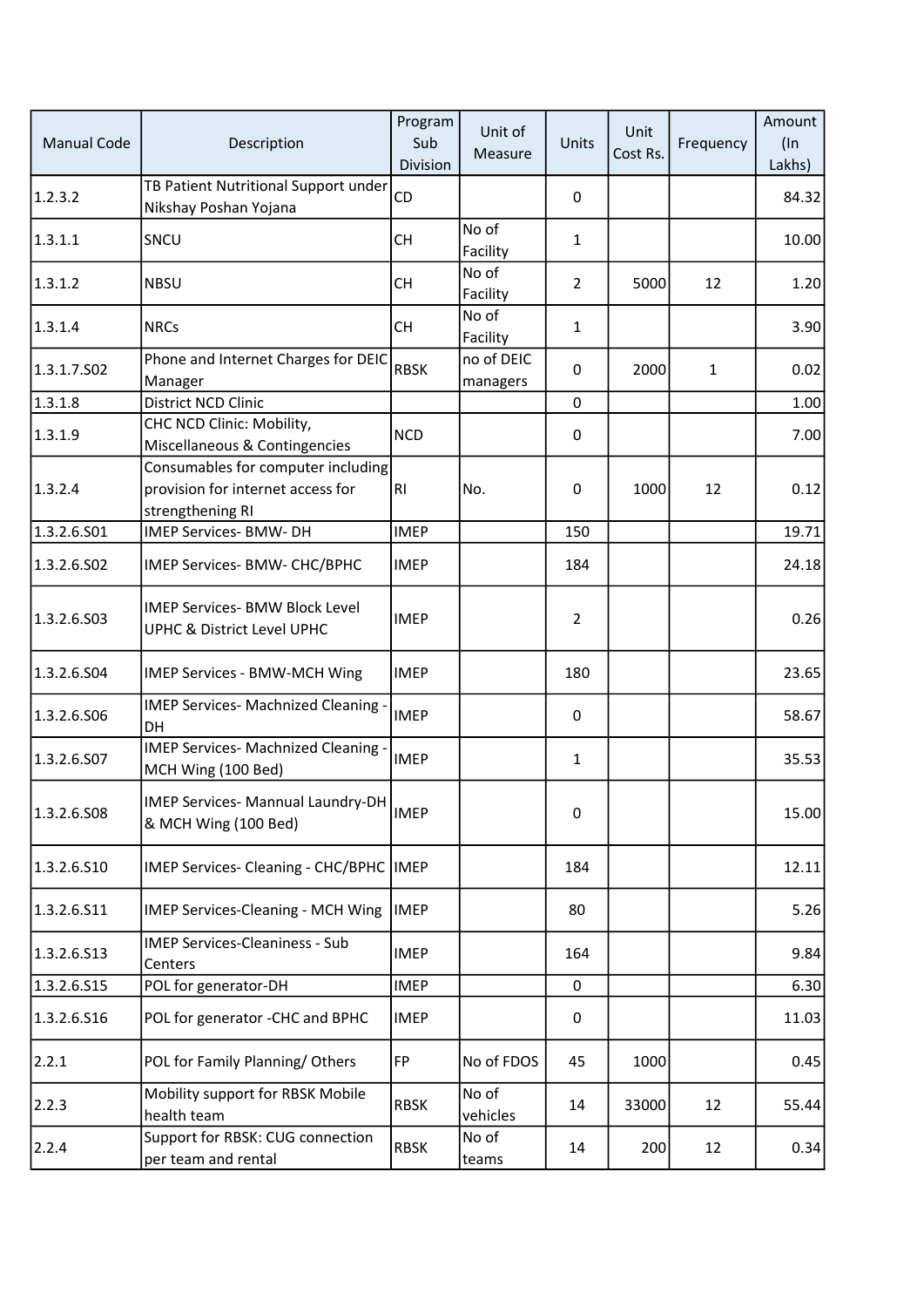| <b>Manual Code</b> | Description                                                                                                                                                                                         | Program<br>Sub<br>Division | Unit of<br>Measure                      | Units       | Unit<br>Cost Rs. | Frequency    | Amount<br>$($ In<br>Lakhs) |
|--------------------|-----------------------------------------------------------------------------------------------------------------------------------------------------------------------------------------------------|----------------------------|-----------------------------------------|-------------|------------------|--------------|----------------------------|
| 2.3.1.1.2          | Monthly Village Health and<br><b>Nutrition Days</b>                                                                                                                                                 | RI                         | no of<br>sessions                       | 1555        | 100              | $\mathbf{1}$ | 1.56                       |
| 2.3.1.9            | Focus on slum & underserved areas<br>in urban areas/alternative<br>vaccinator for slums                                                                                                             | RI                         |                                         | 60          |                  |              | 1.26                       |
| 2.3.1.10           | Mobility support for mobile health<br>team/TA/DA to vaccinators                                                                                                                                     | RI                         | No of<br>mobile<br>immunizati<br>on Van | $\pmb{0}$   | 33000            |              | 5.94                       |
| 2.3.2.3            | DMHP: Targeted interventions at<br>community level Activities &<br>interventions targeted at schools,<br>colleges, workplaces, out of school<br>adolescents, urban slums and<br>suicide prevention. | <b>NCD</b>                 |                                         | 0           |                  |              | 6.00                       |
| 2.3.2.5            | Tobacco Cessation Centre (TCC):<br>Weekly FGD with the tobacco users                                                                                                                                | <b>NCD</b>                 |                                         | 0           |                  |              | 0.52                       |
| 2.3.3.2            | Screening and free spectacles to<br>school children                                                                                                                                                 | <b>NCD</b>                 |                                         | 0           |                  |              | 2.41                       |
| 2.3.3.3            | Screening and free spectacles for<br>near work to Old Person                                                                                                                                        | <b>NCD</b>                 |                                         | 0           |                  |              | 2.41                       |
| 2.3.3.4.1          | Coverage of Public School                                                                                                                                                                           | <b>NCD</b>                 |                                         | $\mathbf 0$ |                  |              | 0.67                       |
| 2.3.3.4.2          | Coverage of Pvt. School                                                                                                                                                                             | <b>NCD</b>                 |                                         | 0           |                  |              | 2.00                       |
| 2.3.3.4.3          | Coverage of Public School in other's<br>school programme                                                                                                                                            | <b>NCD</b>                 |                                         | 0           |                  |              | 1.33                       |
| 2.3.3.4.4          | Coverage of Pvt. School in other's<br>school programme                                                                                                                                              | <b>NCD</b>                 |                                         | 0           |                  |              | 1.00 <sub>l</sub>          |
| 2.3.3.4.5          | Sensitization campaign for college<br>students                                                                                                                                                      | <b>NCD</b>                 |                                         | $\pmb{0}$   |                  |              | 2.00                       |
| 3.1.1.1.1          | JSY Incentive to ASHA                                                                                                                                                                               | <b>MH</b>                  | No of ASHA                              | 12000       | 600              | 1            | 72.00                      |
| 3.1.1.1.2          | ASHA incentive under MAA<br>programme @ Rs 100 per ASHA for<br>quarterly mother's meeting                                                                                                           | <b>CH</b>                  | No of<br>meetings                       | 921         | 100              |              | 1.84                       |
| 3.1.1.1.3.501      | Incentive for Home Based Newborn<br>Care programme Rural                                                                                                                                            | <b>CH</b>                  | No of<br>newborn                        | 21861       | 250              | 1            | 54.65                      |
| 3.1.1.1.5          | Incentive for referral of SAM cases<br>to NRC and for follow up of<br>discharge SAM children from NRCs                                                                                              | <b>CH</b>                  | No of Child                             | 860         | 150              | 1            | 0.26                       |
| 3.1.1.1.6          | <b>Incentive for National Deworming</b><br>Day for mobilising out of school<br>children                                                                                                             | <b>RKSK</b>                | No of ASHA                              | 1318        | 100              | 1            | 1.32                       |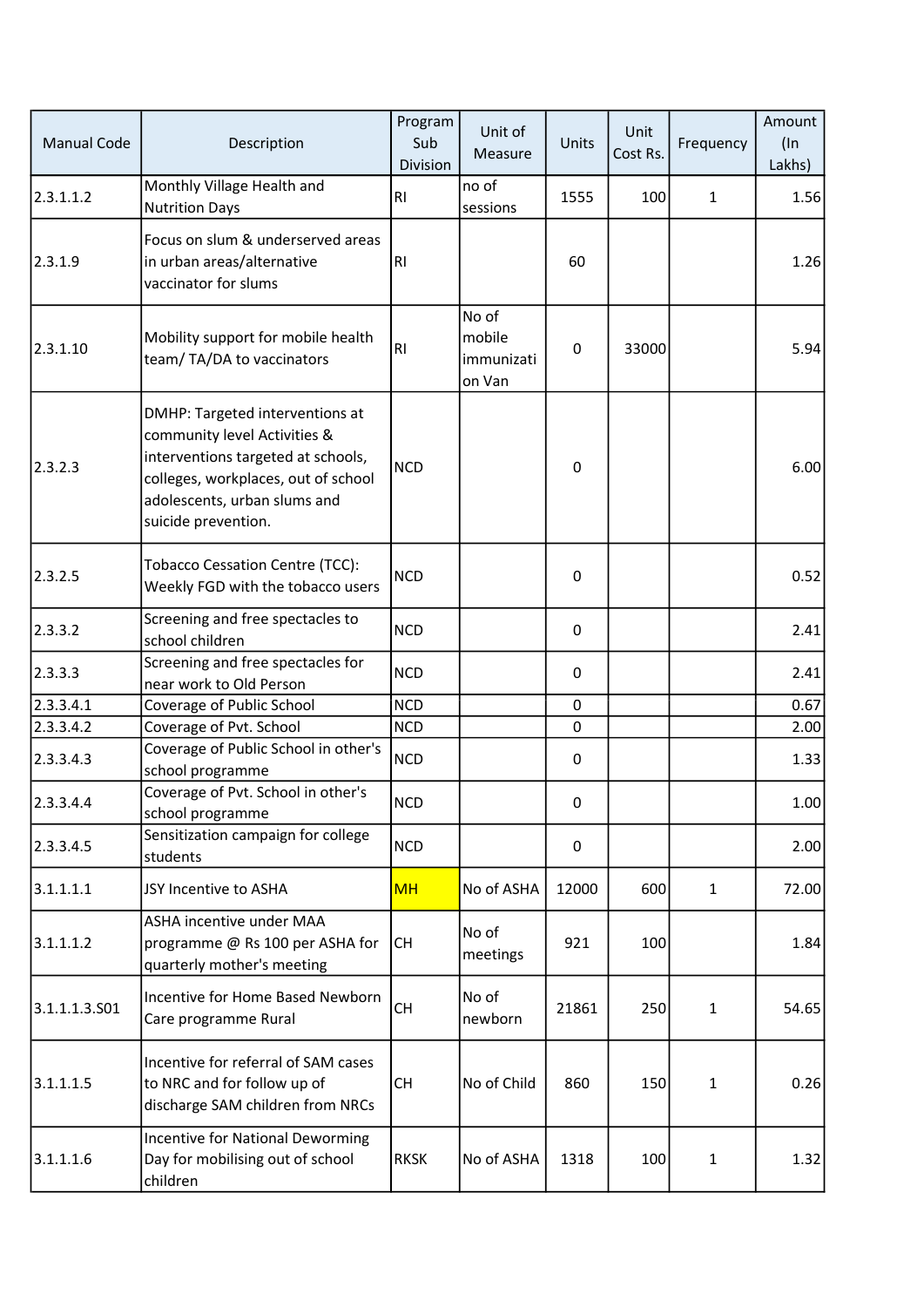| <b>Manual Code</b> | Description                                                                                                          | Program<br>Sub<br>Division | Unit of<br>Measure             | Units | Unit<br>Cost Rs. | Frequency    | Amount<br>$($ In<br>Lakhs) |
|--------------------|----------------------------------------------------------------------------------------------------------------------|----------------------------|--------------------------------|-------|------------------|--------------|----------------------------|
| 3.1.1.1.7          | Incentive for IDCF for prophylactic<br>distribution of ORS to family with<br>under-five children.                    | <b>CH</b>                  | No of ASHA                     | 921   | 100              | 1            | 0.92                       |
| 3.1.1.1.9          | National Iron Plus Incentive for<br>mobilizing children and/or ensuring<br>compliance and reporting (6-59<br>months) | <b>CH</b>                  | No of ASHA                     | 949   | 50               | 1            | 2.85                       |
| 3.1.1.1.11         | ASHA Incentive under Immunzation                                                                                     | IRI                        | no of<br>children              | 27916 | 225              | $\mathbf{1}$ | 62.81                      |
| 3.1.1.1.12         | Incentive to ASHA for Quaterly Visit<br>Under HBYC program                                                           | <b>CH</b>                  | No of Child<br>/ 5 visits      | 6825  | 250              | 1            | 17.06                      |
| 3.1.1.1.13.503     | <b>ASHA incentive for HRP</b><br>identification and follow up                                                        | MH                         | No of ASHA                     | 750   | 300              | 1            | 2.25                       |
| 3.1.1.2.1          | ASHA Incentives under Saas Bahu<br>Sammellan                                                                         | FP                         | No of Saas<br>Bahu<br>Sammelan | 760   | 100              |              | 0.76                       |
| 3.1.1.2.2          | ASHA Incentives under Nayi Pehl Kit   FP                                                                             |                            | No of Nayi<br>Pahel Kit        | 3288  | 100              |              | 3.29                       |
| 3.1.1.2.4          | <b>ASHA PPIUCD incentive for</b><br>accompanying the client for PPIUCD<br>insertion                                  | FP                         |                                | 1816  | 150              |              | 2.72                       |
| 3.1.1.2.5          | <b>ASHA PAIUCD incentive for</b><br>accompanying the client for PAIUCD FP<br>insertion                               |                            |                                | 119   | 150              |              | 0.18                       |
| 3.1.1.2.6.501      | ASHA incentive under ESB scheme<br>for promoting spacing of births<br>between 02 children                            | FP                         | No of Clints                   | 430   | 500              |              | 2.15                       |
| 3.1.1.2.6.S02      | ASHA incentive under ESB scheme<br>for promoting spacing of 02 years<br>after marriage                               | FP                         | No of Clints                   | 430   | 500              |              | 2.15                       |
| 3.1.1.2.7          | ASHA incentive under ESB scheme<br>for promoting Adoption of Limiting<br>Method upto Two Children                    | FP]                        | No of Clints                   | 187   | 1000             |              | 1.87                       |
| 3.1.1.2.9.S01      | ASHA incentive for injectable<br>contraceptive                                                                       | FP                         | No of Cases                    | 2248  | 100              |              | 2.25                       |
| 3.1.1.2.9.502      | Reimbursement of travel expenses<br>for accompanying a women to<br>facility for medical abortion                     | FP]                        | No of Cases                    | 20    | 225              |              | 0.05                       |
| 3.1.1.2.9.503      | Reimbursement of travel expenses<br>for accompanying a women to<br>facility for surgical abortion<br>(MVA/EVA)       | FP                         | No of Cases                    | 20    | 150              |              | 0.03                       |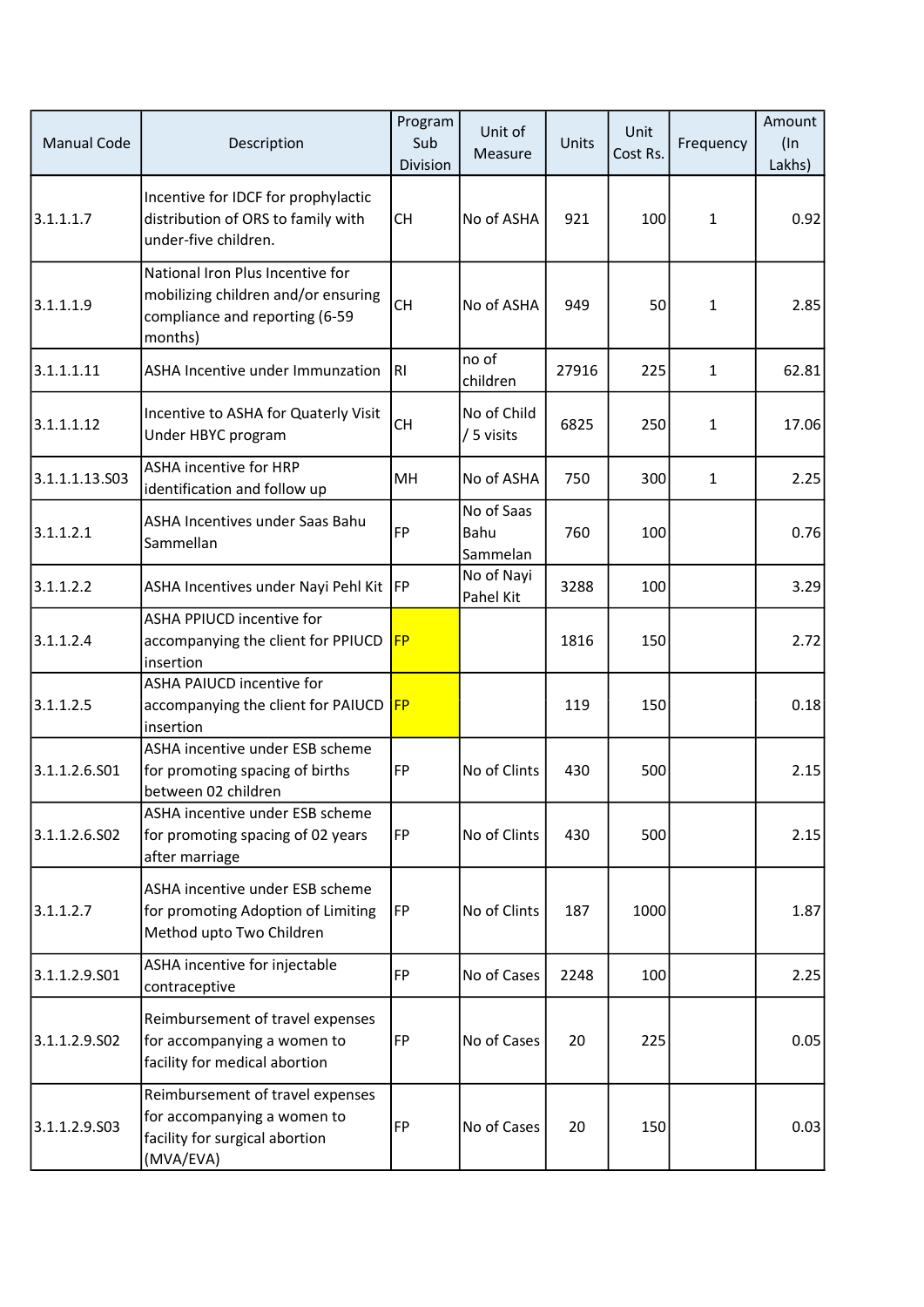| <b>Manual Code</b> | Description                                                                                    | Program<br>Sub<br>Division | Unit of<br>Measure             | Units            | Unit<br>Cost Rs. | Frequency    | Amount<br>$($ In<br>Lakhs) |
|--------------------|------------------------------------------------------------------------------------------------|----------------------------|--------------------------------|------------------|------------------|--------------|----------------------------|
| 3.1.1.4.2          | ASHA Incentive for Dengue and<br>Chikungunya                                                   |                            |                                | 0                |                  |              | 12.94                      |
| 3.1.1.4.5          | Honorarium for Drug Distribution<br>including ASHAs and supervisors<br>involved in MDA         |                            |                                | 0                |                  |              | 19.93                      |
| 3.1.1.4.8.1        | ASHA incentive for detection of<br>leprosy                                                     |                            |                                | 242              |                  |              | 0.61                       |
| 3.1.1.4.8.2        | ASHA Incentive for PB (Treatment<br>completion)                                                |                            |                                | 145              |                  |              | 0.58                       |
| 3.1.1.4.8.3        | ASHA Incentive for MB (Treatment<br>completion)                                                |                            |                                | 97               |                  |              | 0.58                       |
| 3.1.1.4.9          | ASHA Involvement under NLEP -<br>Sensitisation                                                 |                            |                                | 300              |                  |              | 0.30                       |
| 3.1.1.5.2.S03      | ASHA Incentive Filling of CBAC forms<br>Under HWC                                              | <b>CP</b>                  |                                | 0                |                  |              | 10.50                      |
| 3.1.1.5.2.504      | ASHA Incentive for Mobilising,<br>Screening and Follow Up Under<br><b>HWC</b>                  | <b>CP</b>                  |                                | $\boldsymbol{0}$ |                  |              | 10.50                      |
| 3.1.1.6.1          | ASHA incentives for routine<br>activities                                                      | <b>CP</b>                  |                                | 1294             |                  |              | 310.56                     |
| 3.1.1.6.3.504      | Incentive to ASHA Facilitator                                                                  | <b>CP</b>                  |                                | 64               |                  |              | 3.46                       |
| 3.1.1.6.3.505      | Incentive to ASHA for Health<br>Promotion Day                                                  | <b>CP</b>                  |                                | 1294             |                  |              | 31.06                      |
| 3.1.1.6.3.S06      | Incentive to ASHA under PMMVY                                                                  | <b>CP</b>                  |                                | 7764             |                  |              | 7.76                       |
| 3.1.1.6.3.S07      | Incentive to ASHA Facilitator for<br><b>CBAC, HRP and SAM Tracking</b>                         | <b>CP</b>                  |                                | 64               |                  |              | 9.60                       |
| 3.1.2.8.502        | Training under HBYC TOT at District<br>Level & Block Level Training                            | lсн                        | No of Batch                    | 88               |                  |              | 39.68                      |
| 3.1.3.1            | Supervision costs by ASHA<br>facilitators(12 months)                                           | <b>CP</b>                  |                                | 64               |                  |              | 46.08                      |
| 3.1.3.2            | Support provisions to ASHA<br>(Uniform)                                                        | <b>CP</b>                  |                                | 1358             |                  |              | 8.15                       |
| 3.1.3.3            | Awards to ASHA's/Link workers                                                                  | CP                         |                                | 0                |                  |              | 4.25                       |
| 3.1.3.4            | Mobilization of children through<br>ASHA or other mobilizers                                   | RI.                        | No of<br>session               | 12442            | 150              | $\mathbf{1}$ | 18.66                      |
| 3.1.3.5.501        | Incentive for other link workers for<br>Prepration of Due List of Childrens<br>to be immunized | RI                         | No of<br>session               | 336              | 100              | $\mathbf{1}$ | 0.34                       |
| 3.2.1.502          | Other activities under Mission<br>Parivar Vikas: Demand Generation<br>(Saas Bahu Sammellan)    | <b>FP</b>                  | No of Saas<br>Bahu<br>Sammelan | 760              | 1500             |              | 11.39                      |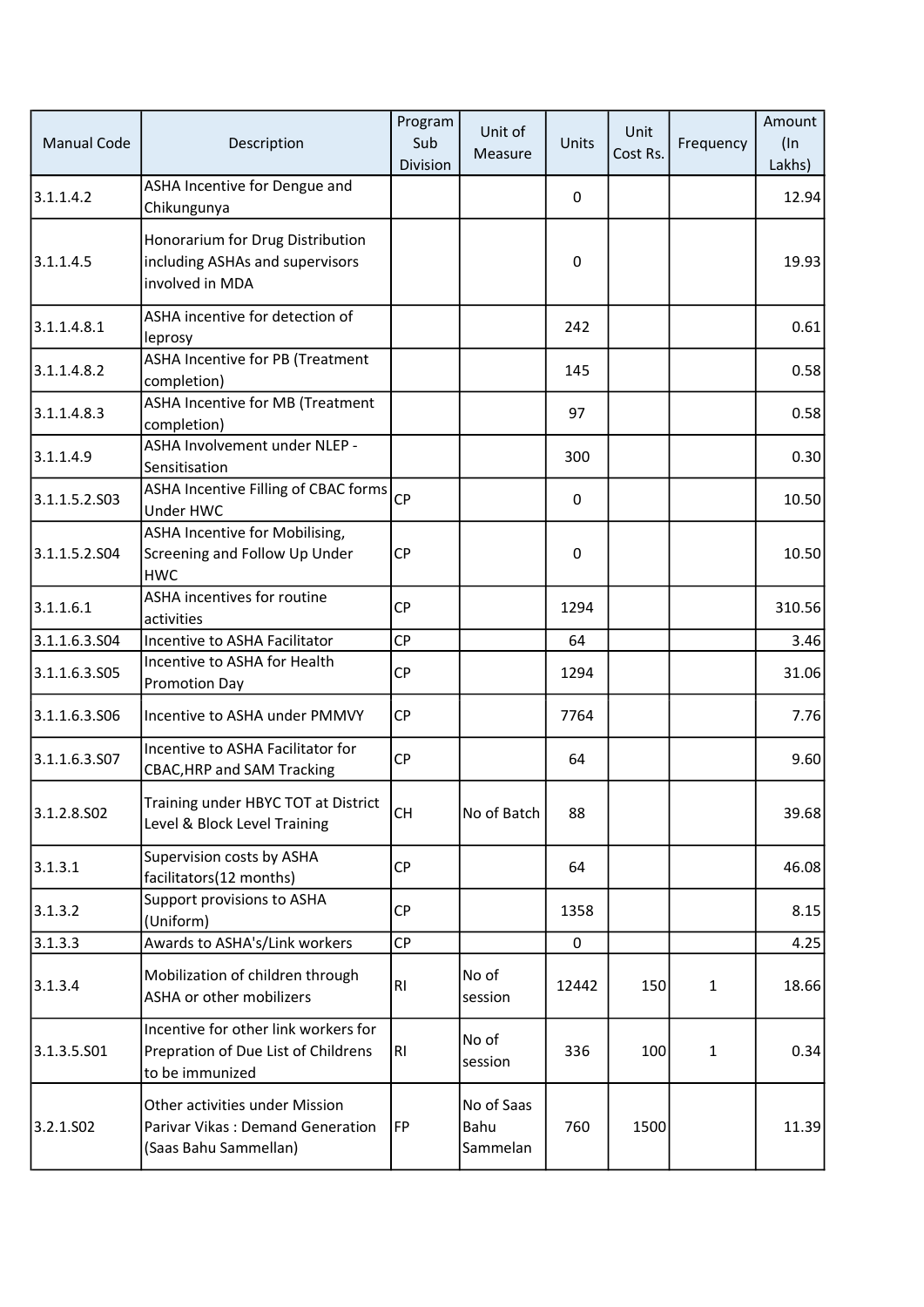| <b>Manual Code</b> | Description                                                                                                                   | Program<br>Sub<br>Division | Unit of<br>Measure            | Units          | Unit<br>Cost Rs. | Frequency    | Amount<br>$($ In<br>Lakhs) |
|--------------------|-------------------------------------------------------------------------------------------------------------------------------|----------------------------|-------------------------------|----------------|------------------|--------------|----------------------------|
| 3.2.3.1.1          | Treatment Supporter Honorarium<br>(Rs 1000)                                                                                   |                            |                               | 0              |                  |              | 16.86                      |
| 3.2.3.1.2          | Treatment Supporter Honorarium<br>(Rs 5000)                                                                                   |                            |                               | $\pmb{0}$      |                  |              | 2.56                       |
| 3.2.3.1.3          | Incentive for informant (Rs 500)                                                                                              |                            |                               | 0              |                  |              | 1.89                       |
| 3.2.3.4.S01        | Incentive for community<br>volunteers/supervisors/LT etc<br>undertaking ACF                                                   |                            |                               | $\pmb{0}$      |                  |              | 20.05                      |
| 3.2.5.2.1          | Dengue & Chikungunya: Vector<br>Control, environmental<br>management & fogging machine                                        |                            |                               | $\pmb{0}$      |                  |              | 3.49                       |
| 3.3.3.2            | Training of PRI's representatives/<br>Police personnel/ Teachers/<br>Transport personnel/NGO<br>personnel/ other stakeholders |                            |                               | 0              |                  |              | 0.30                       |
| 3.3.4.501          | <b>AAA Platform</b>                                                                                                           |                            |                               | 3083           |                  |              | 13.87                      |
| 4.1.1              | <b>District Hospitals</b>                                                                                                     | CP                         |                               | $\overline{2}$ |                  |              | 10.00                      |
| 4.1.3              | <b>Community Health Centers</b>                                                                                               | <b>CP</b>                  |                               | $\overline{7}$ |                  |              | 17.50                      |
| 4.1.4              | <b>Primary Health Centers</b>                                                                                                 | <b>CP</b>                  |                               | 25             |                  |              | 21.88                      |
| 4.1.5              | <b>Sub Centers</b>                                                                                                            | CP                         |                               | 157            |                  |              | 18.84                      |
| 4.1.6              | Village Health Sanitation & Nutrition<br>Committee                                                                            | <b>CP</b>                  |                               | 583            |                  |              | 34.98                      |
| 4.1.7.501          | H&WC Additional Untied Grant-SC                                                                                               | CP                         |                               | $\pmb{0}$      |                  |              | 19.50                      |
| 4.1.7.502          | H&WC Additional Untied Grant-PHC CP                                                                                           |                            |                               | $\mathbf 0$    |                  |              | 8.50                       |
| 5.1.1.2.8          | Infrastructure strengthening of SC to $_{CP}$<br>H&WC                                                                         |                            |                               | 0              |                  |              | 161.00                     |
| 5.3.9              | Safety Pits                                                                                                                   | RI                         | No.                           | $\overline{4}$ | 6000             | $\mathbf{1}$ | 0.24                       |
| 5.3.14             | Civil Works under RNTCP                                                                                                       | CD                         |                               | 0              |                  |              | 2.77                       |
| 6.1.1.1.1          | MVA /EVA for Safe Abortion services FP/ CAC                                                                                   |                            | No of MVA/<br><b>EVA kits</b> | 20             | 3000             |              | 0.60                       |
| 6.1.1.2.3 S01      | Procurement Of Equipment for Skill<br>Lab Under SAANS at District Level                                                       | <b>CH</b>                  | No of<br>Equipment            | $\mathbf 1$    |                  |              | 2.50                       |
| 6.1.1.2.3.502      | Procurement Of Hand held Pulse<br>Oximeter and nebulizer under<br><b>SAANS at District Level</b>                              | <b>CH</b>                  | No of<br>Equipment            | 36             |                  |              | 3.24                       |
| 6.1.1.3.1          | NSV kits                                                                                                                      | FP                         |                               | 3              | 1000             |              | 0.03                       |
| 6.1.1.3.3          | Minilap kits                                                                                                                  | FP                         | No of<br>Minilap kits         | 3              | 3000             |              | 0.09                       |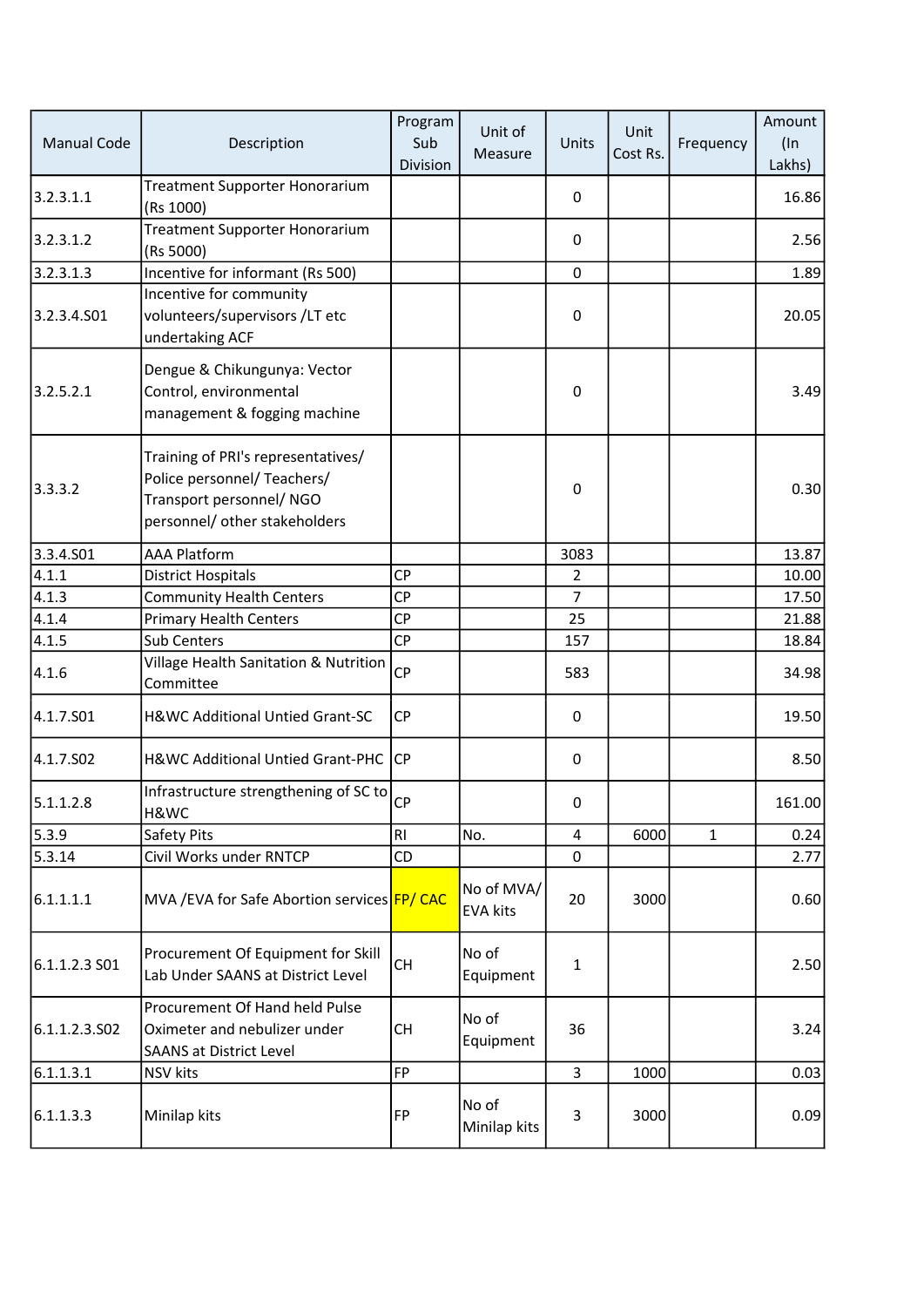| <b>Manual Code</b> | Description                                                                 | Program<br>Sub<br>Division | Unit of<br>Measure      | Units        | Unit<br>Cost Rs. | Frequency    | Amount<br>$($ In<br>Lakhs) |
|--------------------|-----------------------------------------------------------------------------|----------------------------|-------------------------|--------------|------------------|--------------|----------------------------|
| 6.1.1.3.5          | PPIUCD forceps                                                              | <b>FP</b>                  | No of Kallys<br>forceps | 10           | 1000             |              | 0.10                       |
| 6.1.1.5.1          | Equipment for Mobile health teams                                           | RBSK                       | No of<br>teams          | 14           | 5000             | 1            | 0.70                       |
| 6.1.1.15.2         | <b>Equipment for IHIP</b>                                                   |                            |                         | $\mathbf{0}$ |                  |              | 0.60                       |
| 6.1.1.17.1         | Equipments                                                                  |                            |                         | $\mathbf 0$  |                  |              | 0.05                       |
| 6.1.1.18.1         | Procurement of Equipment                                                    |                            |                         | $\mathbf 0$  |                  |              | 1.50                       |
| 6.1.1.19.3         | Grant-in-aid for Vision Centre (PHC)<br>(Govt.)                             |                            |                         | 0            |                  |              | 1.00                       |
| 6.1.1.21.4         | Non-recurring GIA: Machinery &<br><b>Equipment for CHC</b>                  |                            |                         | $\mathbf 0$  |                  |              | 2.50                       |
| 6.1.2.3.1          | <b>MCR</b>                                                                  |                            |                         | 200          |                  |              | 0.80                       |
| 6.1.2.3.2          | Aids/Appliance                                                              |                            |                         | $\pmb{0}$    |                  |              | 0.17                       |
| 6.1.2.5.1          | Tablets; software for H&WC and<br>ANM/MPW                                   | <b>CP</b>                  |                         | 0            |                  |              | 0.85                       |
| 6.1.3.1.3          | <b>Equipment Maintenance</b>                                                |                            |                         | $\pmb{0}$    |                  |              | 1.41                       |
| 6.2.1.2            | Drugs for Safe Abortion (MMA)                                               | <b>FP/CAC</b>              | No of<br><b>Tablets</b> | 300          |                  |              | 0.04                       |
| 6.2.1.7.5.S01      | Drugs & Consumables Normal<br>Delivery L1 Facility                          | MH                         | No of<br>benificieries  | 1100         | 100              |              | 0.22                       |
| 6.2.1.7.5.502      | Drugs & Consumables Normal<br>Delivery L2 Facility                          | MH                         | No of<br>benificieries  | 14000        | 200              | 1            | 5.60                       |
| 6.2.1.7.5.S03      | Drugs & Consumables Normal<br>Delivery L3 Facility                          | MH                         | No of<br>benificieries  | 2700         | 300              | 1            | 2.16                       |
| 6.2.1.7.5.508      | Drugs & Consumables Safe Dilivery<br>Kit for HIV infected Pregnant<br>Women | MH                         | No of<br>benificieries  | 5            | 1500             | 1            | 0.08                       |
| 6.2.2.9            | AEFI kit under RI Program                                                   | RI                         | No.                     | 45           | 200              | $\mathbf{1}$ | 0.09                       |
| 6.2.3.1            | Nayi Pehl Kit                                                               | FP                         | No of Nayi<br>Pahel Kit | 3288         | 220              |              | 7.23                       |
| 6.2.5.1            | Medicine for Mobile health team                                             | <b>RBSK</b>                | No of<br>teams          | 14           | 5000             | $\mathbf{1}$ | 0.70                       |
| 6.2.6.4            | Replenishment of ASHA HBNC kits                                             | <b>CP</b>                  |                         | 1129         |                  |              | 1.69                       |
| 6.2.8.1            | Red/Black plastic bags et                                                   | R <sub>l</sub>             | No of<br>session        | 15552        | 10 <sup>1</sup>  | $\mathbf{1}$ | 1.56                       |
| 6.2.8.2            | Bleach/Hypochlorite solution/ Twin<br>bucket and hub cutter                 | RI.                        |                         | 11           |                  |              | 0.17                       |
| 6.2.9.1            | AYUSH drugs for DH / CHC / PHC                                              | AYUSH                      |                         | 19           |                  |              | 9.50                       |
| 6.2.12.1           | Chloroquine phosphate tablets                                               |                            |                         | 0            |                  |              | 0.25                       |
| 6.2.12.2           | Primaquine tablets 2.5 mg                                                   |                            |                         | 0            |                  |              | 0.13                       |
| 6.2.12.3           | Primaquine tablets 7.5 mg                                                   |                            |                         | 0            |                  |              | 0.25                       |
| 6.2.13.1           | Supportive drugs, lab. Reagents                                             |                            |                         | 0            |                  |              | 0.68                       |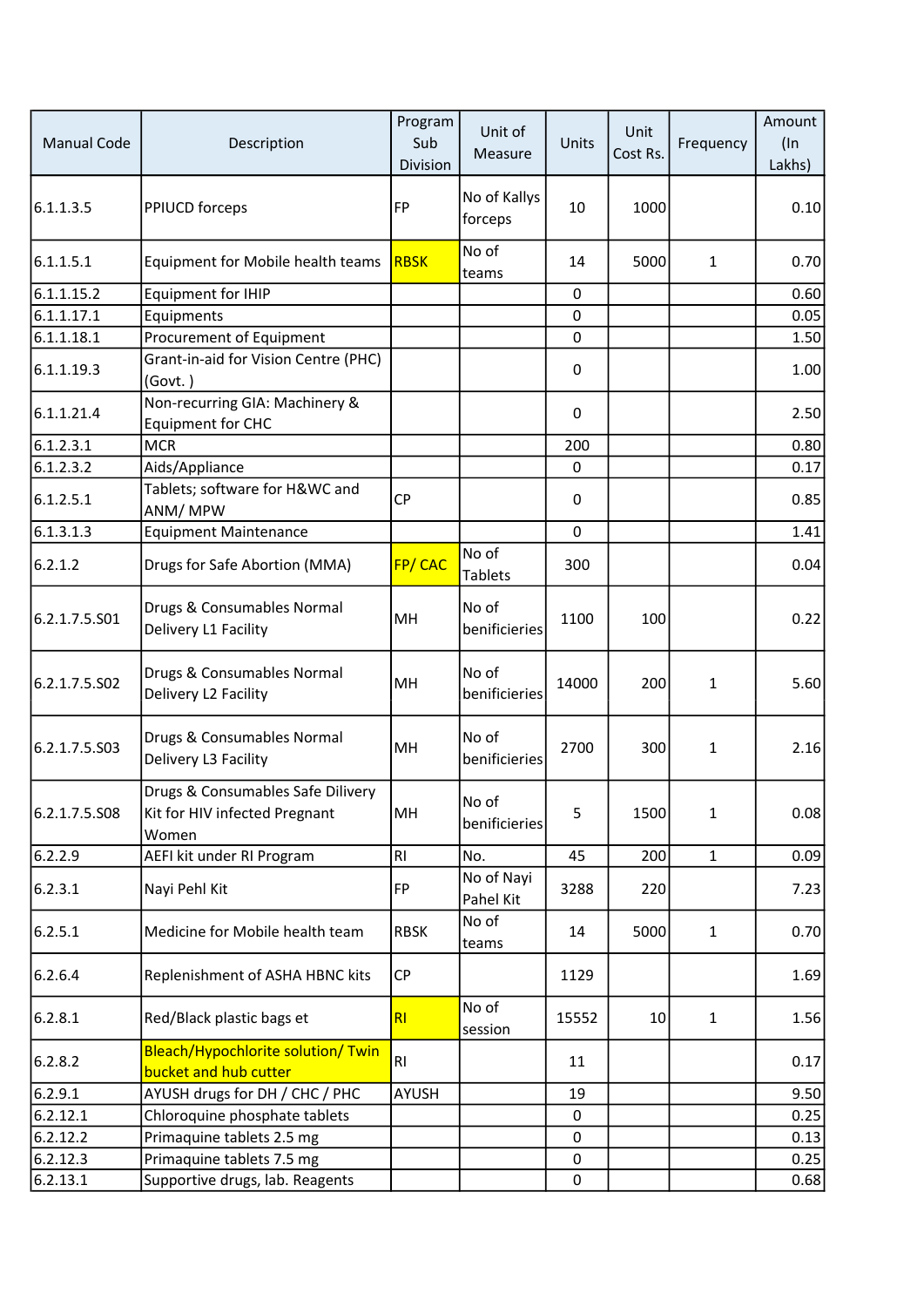| <b>Manual Code</b> | Description                                                                                       | Program<br>Sub<br>Division | Unit of<br>Measure     | Units          | Unit<br>Cost Rs. | Frequency | Amount<br>$($ In<br>Lakhs) |
|--------------------|---------------------------------------------------------------------------------------------------|----------------------------|------------------------|----------------|------------------|-----------|----------------------------|
| 6.2.14.1           | Laboratory Materials                                                                              |                            |                        | 0              |                  |           | 9.78                       |
| 6.2.14.2           | Procurement of Drugs                                                                              |                            |                        | $\mathbf 0$    |                  |           | 5.05                       |
| 6.2.15.1           | Assistance for<br>consumables/drugs/medicines to<br>the Govt./District Hospital for Cat sx<br>etc | <b>NCD</b>                 |                        | $\mathbf 0$    |                  |           | 7.06                       |
| 6.2.18.1           | Procurement of medicine &<br>consumables for TCC under NTCP                                       |                            |                        | $\pmb{0}$      |                  |           | 2.00                       |
| 6.2.19.1           | Drugs & supplies for District NCD<br>Clinic                                                       |                            |                        | $\mathbf 0$    |                  |           | 12.00                      |
| 6.2.19.3           | Drugs & supplies for CHC NCD Clinic                                                               |                            |                        | 0              |                  |           | 14.00                      |
| 6.2.19.4           | Drugs & supplies for PHC level                                                                    |                            |                        | $\mathbf 0$    |                  |           | 8.25                       |
| 6.2.19.5           | Drugs & supplies for Sub-Centre<br>level                                                          |                            |                        | $\mathbf 0$    |                  |           | 20.50                      |
| 6.2.22.1           | Cost of Lab recurring expences for H<br>& WC                                                      | <b>CP</b>                  |                        | $\pmb{0}$      |                  |           | 24.60                      |
| 6.4.3.502          | Free Diagnostics for Pregnant<br>women under JSSK- AVD for for HIV<br>& Syphilis at VHNDs         | <b>MH</b>                  | No of AVD              | 159            | 25               | 1         | 4.13                       |
| 6.4.3.S03          | Free Diagnostics for Pregnant<br>women under JSSK-MH                                              | <b>MH</b>                  | No of<br>benificieries | 40000          | 200              | 1         | 12.80                      |
| 6.4.4              | Free Diagnostics for Sick infants<br>under JSSK                                                   | <b>CH</b>                  | No of units            | $\mathbf{1}$   |                  |           | 1.20                       |
| 7.5.2              | Any Other                                                                                         |                            |                        | $\mathbf 0$    |                  |           | 3.37                       |
| 8.1.1.1            | <b>ANMs</b>                                                                                       | MH                         |                        | 77             |                  |           | 159.73                     |
| 8.1.1.2.501        | Staff Nurses-100 Beded MCH Wing                                                                   | MH                         |                        | 31             |                  |           | 74.63                      |
| 8.1.1.2.505        | <b>Staff Nurses-MH</b>                                                                            | MH                         |                        | 37             |                  |           | 110.24                     |
| 8.1.1.2.511        | Staff Nurse - HWC                                                                                 | CP                         |                        | 0              |                  |           | 32.64                      |
| 8.1.1.5.501        | Laboratory Technicians -100 Beded<br><b>MCH Wing</b>                                              | MH                         |                        | 6              |                  |           | 12.38                      |
| 8.1.1.5.S02        | Laboratory Technicians - HR                                                                       |                            |                        | 7              |                  |           | 10.21                      |
| 8.1.1.5.504        | Laboratory Technicians - RNTCP                                                                    |                            |                        | 0              |                  |           | 23.82                      |
| 8.1.1.6.506        | OT Technician-MCH Wing                                                                            | <b>MH</b>                  |                        | 2              |                  |           | 3.95                       |
| 8.1.1.9            | Radiographer/X-ray technician                                                                     |                            |                        | $\overline{2}$ |                  |           | 5.07                       |
| 8.1.1.10.502       | Physiotherapist/Occupational<br>Therapist-CD-NLEP                                                 | CD                         |                        | $\pmb{0}$      |                  |           | 4.60                       |
| 8.1.1.12           | Others (Para Medical Worker)-NLEP                                                                 | CD                         |                        | 0              |                  |           | 11.78                      |
| 8.1.2.1.501        | Obstetricians and Gynaecologists -<br>100 Beded MCH Wing                                          | MH                         |                        | 3              |                  |           | 21.60                      |
| 8.1.2.1.504        | <b>Obstetricians and Gynaecologists -</b><br>MH                                                   | MH                         |                        | $\overline{2}$ |                  |           | 14.40                      |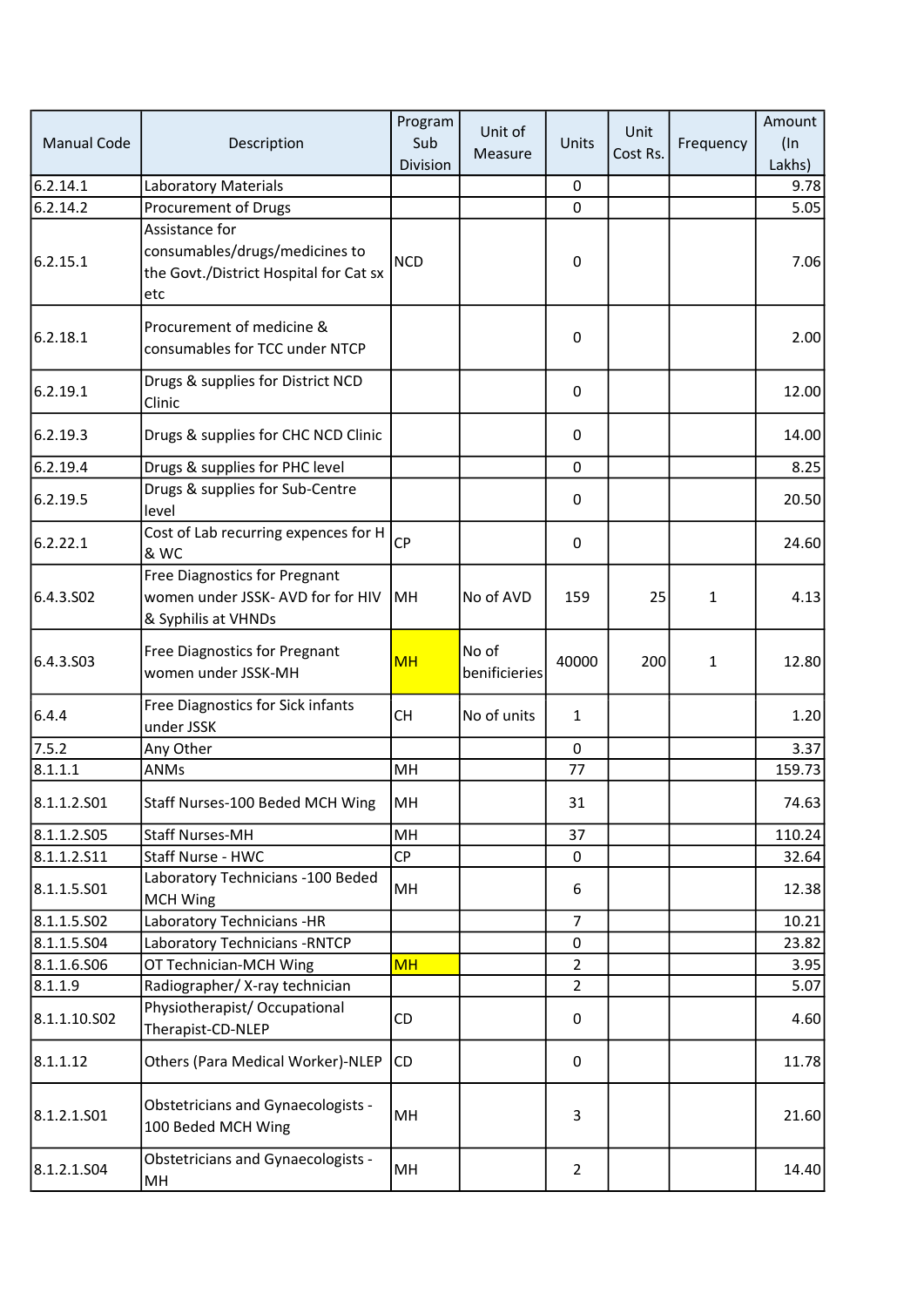| <b>Manual Code</b>     | Description                                                                              | Program<br>Sub<br>Division | Unit of<br>Measure  | Units          | Unit<br>Cost Rs. | Frequency    | Amount<br>$($ In<br>Lakhs) |
|------------------------|------------------------------------------------------------------------------------------|----------------------------|---------------------|----------------|------------------|--------------|----------------------------|
| 8.1.2.2.501            | Paediatricians-100 Beded MCH<br>Wing                                                     | MH                         |                     | 3              |                  |              | 21.60                      |
| 8.1.2.3.502            | Anaesthetists - 100 Beded MCH<br>Wing                                                    | MH                         |                     | 3              |                  |              | 21.60                      |
| 8.1.2.3.505            | Anaesthetists - MH                                                                       | MH                         |                     | $\mathbf{1}$   |                  |              | 7.20                       |
| 8.1.2.5.S01            | Radiologists-100 Beded MCH Wing                                                          | MH                         |                     | 1              |                  |              | 7.80                       |
| 8.1.2.6.501            | Pathologists/Haemotologists-100<br><b>Beded MCH Wing</b>                                 | MH                         |                     | 1              |                  |              | 7.20                       |
| 8.1.3.10.S01           | FRU Operationalization for Gynae &<br>anesthetist specialist on call from<br>govt sector | MH                         | No of C-<br>section | 4              | 3000             | 1            | 0.12                       |
| 8.1.3.10.502           | FRU Operationalization<br>Gynecologists specialist on call from MH<br>pvt sector         |                            | No of C-<br>section | $\overline{2}$ | 4500             | 1            | 0.09                       |
| 8.1.3.10.503           | FRU Operationalization anesthetist<br>specialist on call for from pvt sector             | MH                         | No of C-<br>section | $\overline{2}$ | 3000             | $\mathbf{1}$ | 0.06                       |
| 8.1.4.1.501            | Dental Surgeons- DH & CHC                                                                |                            |                     | $\mathbf{1}$   |                  |              | 6.74                       |
| 8.1.5.503              | <b>Medical Officers -MH</b>                                                              | MH                         |                     | $\overline{2}$ |                  |              | 7.80                       |
| 8.1.6.1                | <b>AYUSH MOs</b>                                                                         | <b>AYUSH</b>               |                     | 19             |                  |              | 86.92                      |
| 8.1.6.2                | Pharmacist - AYUSH                                                                       | <b>AYUSH</b>               |                     | $\overline{7}$ |                  |              | 13.81                      |
| 8.1.7.1.1              | MOs-AYUSH                                                                                | <b>RBSK</b>                |                     | 25             |                  |              | 107.32                     |
| 8.1.7.1.2.502          | MOs-Dental MO/ BDS                                                                       | <b>RBSK</b>                |                     | 3              |                  |              | 20.39                      |
| 8.1.7.1.3              | <b>Staff Nurse</b>                                                                       | <b>RBSK</b>                |                     | $\mathbf{1}$   |                  |              | 3.20                       |
| 8.1.7.1.4              | ANM                                                                                      | <b>RBSK</b>                |                     | 13             |                  |              | 25.42                      |
| 8.1.7.1.5.502          | Pharmacists                                                                              | <b>RBSK</b>                |                     | 14             |                  |              | 34.37                      |
| 8.1.8.1                | <b>Medical Officers</b>                                                                  | <b>CH</b>                  |                     | $\mathbf{1}$   |                  |              | 5.40                       |
| 8.1.8.2                | <b>Staff Nurse</b>                                                                       | <b>CH</b>                  |                     | 4              |                  |              | 10.46                      |
| 8.1.8.3                | Cook cum caretaker                                                                       | <b>CH</b>                  |                     | $\overline{2}$ |                  |              | 3.39                       |
| 8.1.8.5                | Feeding demonstrator for NRC                                                             | <b>CH</b>                  |                     | $\mathbf{1}$   |                  |              | 3.04                       |
| 8.1.9.1<br>8.1.9.3.501 | Paediatrician<br>Staff Nurse - SNCU/KMC                                                  | <b>CH</b><br><b>CH</b>     |                     | 3<br>12        |                  |              | 60.00<br>27.11             |
| 8.1.9.3.502            | Staff Nurse -NBSU                                                                        | CH                         |                     | 6              |                  |              | 11.07                      |
|                        | Others- SNCU Staff (Ward Aaya/                                                           |                            |                     |                |                  |              |                            |
| 8.1.9.6.502            | Cleaner/ Security Guard)                                                                 | <b>CH</b>                  |                     | 9              |                  |              | 12.43                      |
| 8.1.9.6.S03            | Others- SNCU Staff DEO                                                                   | <b>CH</b>                  |                     | $\mathbf{1}$   |                  |              | 2.14                       |
| 8.1.12.1               | Mid-level Service Provider                                                               | <b>CP</b>                  |                     | $\pmb{0}$      |                  |              | 113.55                     |
|                        | Performance incentive for Mid-level                                                      |                            |                     |                |                  |              |                            |
| 8.1.12.2               | service providers                                                                        | <b>CP</b>                  |                     | 0              |                  |              | 87.30                      |
| 8.1.13.1.503           | Counsellor -RMNCHA-FW                                                                    | <b>FP</b>                  | No of<br>Councelor  | 4              |                  |              | 8.20                       |
| 8.1.13.10              | TBHV-CD-RNTCP                                                                            | <b>CD</b>                  |                     | 0              |                  |              | 9.50                       |
| 8.1.13.22.S07          | Rogi Sahayata Kendra Manager                                                             | QA                         |                     | $\overline{2}$ |                  |              | 5.36                       |
| 8.1.13.22.S13          | Rogi Sahayata Kendra Operator                                                            | QA                         |                     | 2              |                  |              | 2.95                       |
| 8.1.16.2.501           | <b>Cold Chain Handlers</b>                                                               | RI.                        |                     | $\pmb{0}$      |                  |              | 2.01                       |
| 8.1.16.6.502           | Data Entry Operator CD-RCP                                                               | CD                         |                     | $\pmb{0}$      |                  |              | 0.25                       |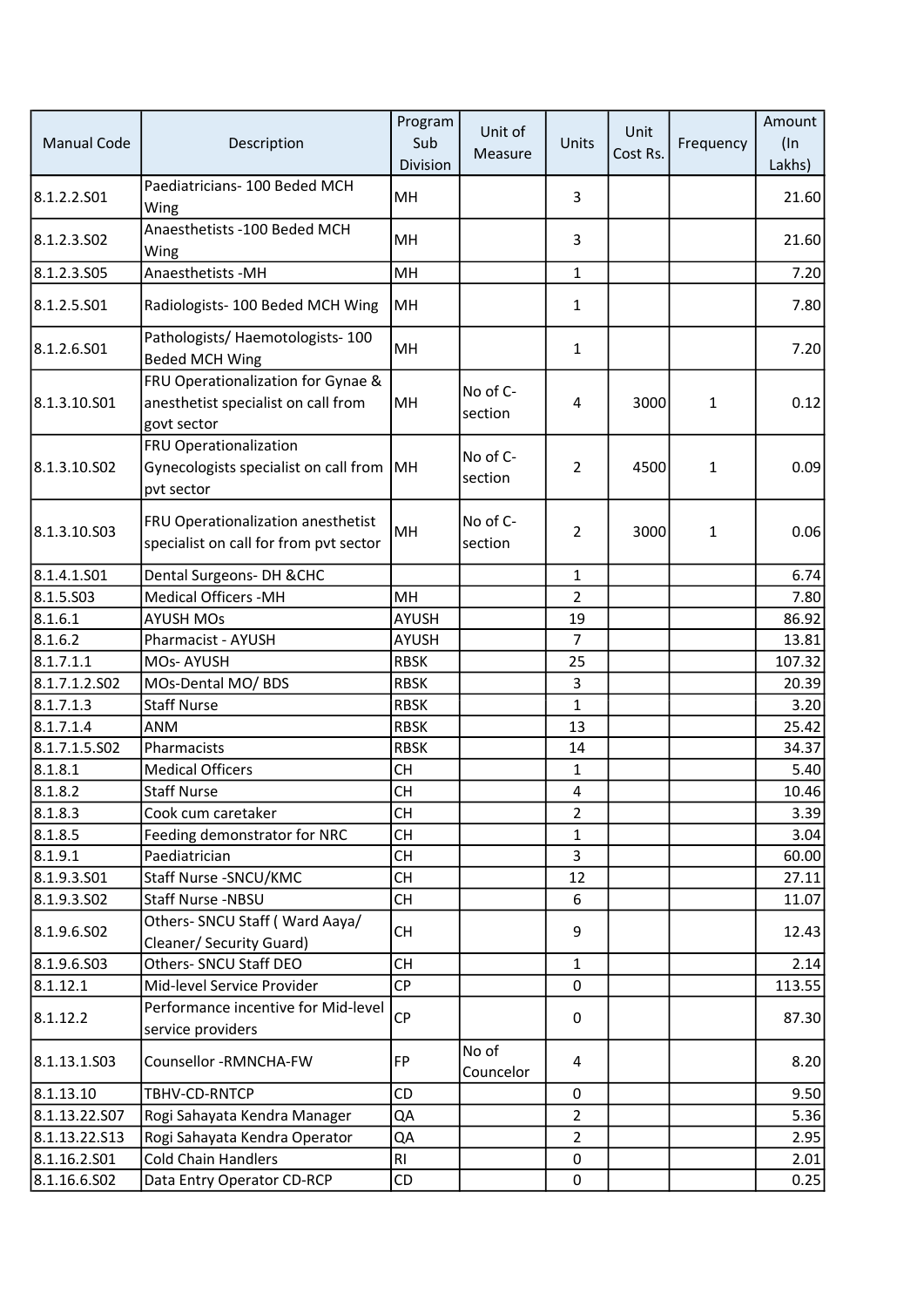| <b>Manual Code</b>      | Description                                                                                             | Program<br>Sub<br>Division | Unit of<br>Measure       | Units          | Unit<br>Cost Rs. | Frequency    | Amount<br>$($ In<br>Lakhs) |
|-------------------------|---------------------------------------------------------------------------------------------------------|----------------------------|--------------------------|----------------|------------------|--------------|----------------------------|
| 8.1.16.7.S05            | Cleaner-NRC                                                                                             | <b>CH</b>                  |                          | $\mathbf{1}$   |                  |              | 1.44                       |
| 8.4.7                   | Incentive to provider for PPIUCD<br>services @Rs 150 per PPIUCD<br>insertion                            | FP                         | No of Clints             | 1816           | 150              |              | 2.72                       |
| 8.4.8                   | Incentive to provider for PAIUCD<br>Services @Rs 150 per PAIUCD<br>insertion                            | FP                         | No of Clints             | 119            | 150              |              | 0.18                       |
| 8.4.9                   | Team based incentives for Health &<br>Wellness Centers (H&WC Sub<br>Center)                             | <b>CP</b>                  |                          | $\mathbf 0$    |                  |              | 64.02                      |
| 8.4.10                  | Team based incentives for Health &<br>Wellness Centers (H&WC PHC)                                       | <b>CP</b>                  |                          | $\mathbf 0$    |                  |              | 23.12                      |
| 8.4.12.S01              | HRP identification and follow up for<br><b>ANM</b>                                                      | MH                         | No of HRP                | 750            | 200              | $\mathbf{1}$ | 1.50                       |
| 8.4.12.503              | Performance based Incentives to<br>RMNCHA Counselors in Family<br>Planning                              | FP                         | No of Clints             | 311            | 50               |              | 0.16                       |
| 8.4.12.504              | RI Cold chain handlers incentive                                                                        | R <sub>1</sub>             | No                       | 9              | 2400             | 12           | 2.59                       |
| 9.1.6.1                 | Development/ translation and<br>duplication of training materials                                       | <b>CH</b>                  | No of<br>Module          | 390            | 100              | $\mathbf{1}$ | 0.39                       |
| 9.2.3.S03               | Incentive for Program Coordination<br>to (HoD OBG/Principal)                                            | MН                         |                          | 0              |                  |              |                            |
| 9.5.2.2.501             | State and District Lanch of SAANS                                                                       | <b>CH</b>                  | No.                      | $\mathbf{1}$   |                  |              | 0.50                       |
| 9.5.2.2.SO <sub>2</sub> | State and District Planning and<br><b>Review Meeting of SAANS</b>                                       | <b>CH</b>                  | No.                      | 1              |                  |              | 0.20                       |
| 9.5.2.19                | Orientation on National Deworming<br>Day                                                                | <b>RKSK</b>                |                          | $\mathbf{1}$   |                  |              | 0.87                       |
| 9.5.2.24.S02            | <b>District Training of SAANS</b>                                                                       | CH                         |                          | $\overline{7}$ |                  |              | 2.32                       |
| 9.5.2.25.S01            | One day Orientation Training for<br><b>IDCF</b>                                                         | <b>CH</b>                  | No of<br>district        | $\mathbf{1}$   | 150000           | $\mathbf{1}$ | 1.50                       |
| 9.5.3.1.501             | Qtr.Review/orientation meeting at<br>Block Level for ANM of 57 MPV<br><b>Districts</b>                  | FP                         | No of<br>Meetings        | $\overline{7}$ | 3000             |              | 0.84                       |
| 9.5.3.1.503             | District Level One Day Orientation of<br>newly recruited ANM/SN ON Family FP<br><b>Planning Schemes</b> |                            | No of<br><b>Meetings</b> | 1              | 3000             |              | 0.03                       |
| 9.5.3.2.SO2             | <b>District Level Dissemination</b><br>Workshop                                                         | FP                         | No of<br>workshops       | $\mathbf{1}$   | 10000            |              | 0.10                       |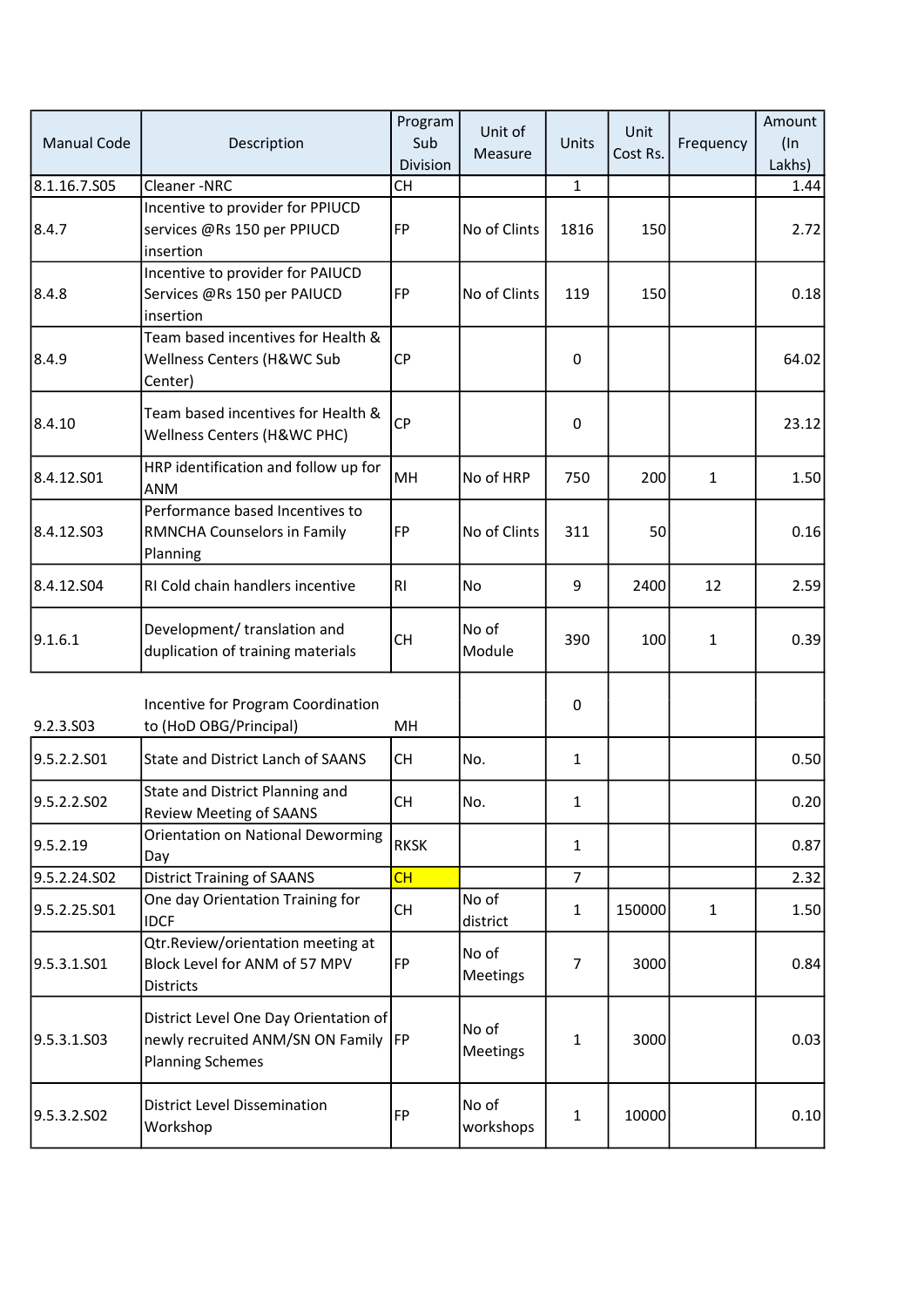| <b>Manual Code</b> | Description                                                                                                                           | Program<br>Sub<br>Division | Unit of<br>Measure      | Units          | Unit<br>Cost Rs. | Frequency    | Amount<br>$($ In<br>Lakhs) |
|--------------------|---------------------------------------------------------------------------------------------------------------------------------------|----------------------------|-------------------------|----------------|------------------|--------------|----------------------------|
| 9.5.3.22           | Training of Medical officers<br>(Injectible Contraceptive Trainings)                                                                  | <b>FP</b>                  | No of<br><b>Batches</b> | 1              | 22800            |              | 0.23                       |
| 9.5.3.23           | Training of AYUSH doctors<br>(Injectible Contraceptive Trainings)                                                                     | <b>FP</b>                  | No of<br><b>Batches</b> | 1              | 22800            |              | 0.23                       |
| 9.5.3.24           | <b>Training of Nurses (Staff</b><br>Nurse/LHV/ANM) (Injectible<br>Contraceptive Trainings)                                            | FP                         | No of<br><b>Batches</b> | 5              | 35800            |              | 1.79                       |
| 9.5.4.10           | <b>WIFS trainings (Block)</b>                                                                                                         | <b>RKSK</b>                | No of Batch             | 8              | 3000             | 1            | 0.24                       |
| 9.5.4.13.3         | Any other (please specify) Anemia<br>Free Adolcent event at Inter<br>Collages                                                         | <b>RKSK</b>                | No of event             | 16             | 5000             | 1            | 0.80                       |
| 9.5.5.1            | <b>RBSK Training -Training of Mobile</b><br>health team - technical and<br>managerial (5 days)                                        | <b>RBSK</b>                | No of batch             | $\overline{2}$ | 15450            | 1            | 0.31                       |
| 9.5.10.1.S01       | Training under Immunisation-Data<br>Handler                                                                                           | RI.                        |                         | 0              |                  |              | 0.04                       |
| 9.5.10.1.S04       | Training under Immunisation-CCH                                                                                                       | RI                         |                         | $\pmb{0}$      |                  |              | 0.33                       |
| 9.5.11.7           | ASHA & MPWs, AWW & Community<br>volunteers (1 day)                                                                                    | CD                         |                         | 0              |                  |              | 0.09                       |
| 9.5.12.1           | Training / Capacity Building<br>(Malaria)                                                                                             | <b>CD</b>                  |                         | 0              |                  |              | 1.12                       |
| 9.5.12.6           | Training/sensitization of district<br>level officers on ELF and drug<br>distributors including peripheral<br>health workers (AES/ JE) | CD                         |                         | $\pmb{0}$      |                  |              | 1.75                       |
| 9.5.14.1           | <b>Trainings under RNTCP</b>                                                                                                          | CD                         |                         | $\mathbf 0$    |                  |              | 1.69                       |
| 9.5.17.1           | Training of doctors and staff at DH<br>Level under NPHCE                                                                              | <b>NCD</b>                 |                         | 0              |                  |              | 0.80                       |
| 9.5.18.1.1         | Orientation of Stakeholder<br>organizations                                                                                           | <b>NCD</b>                 |                         | 0              |                  |              | 0.40                       |
| 9.5.18.1.2         | Training of Health Professionals                                                                                                      | <b>NCD</b>                 |                         | $\mathbf 0$    |                  |              | 0.40                       |
| 9.5.18.1.3         | <b>Orientation of Law Enforcers</b>                                                                                                   | <b>NCD</b>                 |                         | $\mathbf 0$    |                  |              | 0.60                       |
| 9.5.18.1.4         | Other Trainings/Orientations -<br>sessions incorporated in other's<br>training                                                        | <b>NCD</b>                 |                         | $\pmb{0}$      |                  |              | 1.30                       |
| 9.5.19.2           | District NCD Cell                                                                                                                     | <b>NCD</b>                 |                         | 0              |                  |              | 3.00                       |
| 9.5.25.3           | Kayakalp Trainings                                                                                                                    | QA                         | <b>Batch</b>            | $\mathbf{1}$   | 33000            | $\mathbf{1}$ | 0.33                       |
| 9.5.26.2           | Training cum review meeting for<br>HMIS & MCTS at District level                                                                      | MIS                        |                         | $\pmb{0}$      |                  |              | 0.38                       |
| 9.5.26.3           | Training cum review meeting for<br>HMIS & MCTS at Block level                                                                         | MIS                        |                         | 0              |                  |              | 1.23                       |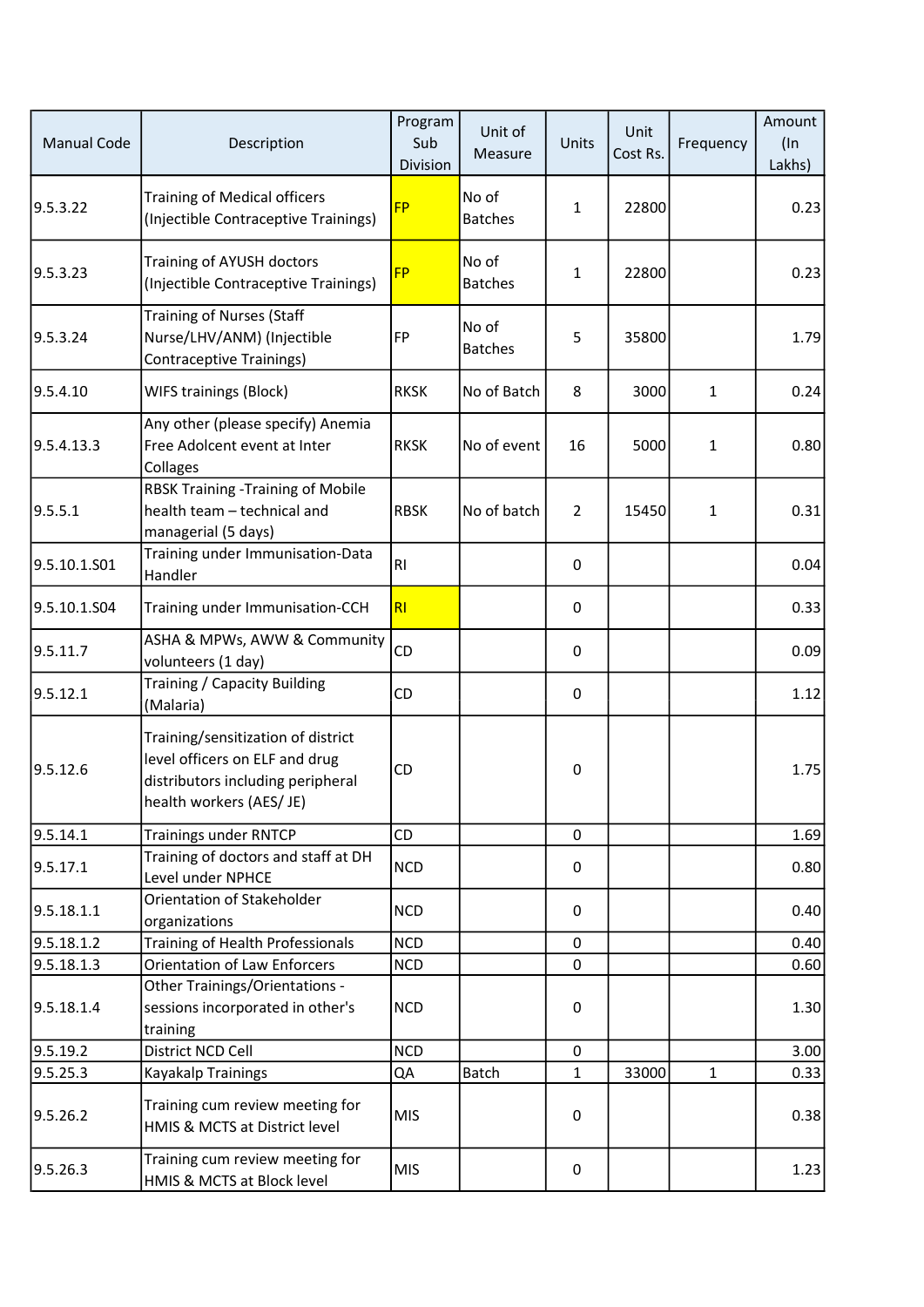| <b>Manual Code</b> | Description                                                                                                 | Program<br>Sub<br>Division  | Unit of<br>Measure    | Units          | Unit<br>Cost Rs. | Frequency    | Amount<br>$($ In<br>Lakhs) |
|--------------------|-------------------------------------------------------------------------------------------------------------|-----------------------------|-----------------------|----------------|------------------|--------------|----------------------------|
| 9.5.27.4.S01       | Cost of Yoga Sessions                                                                                       | <b>CP</b>                   |                       | 0              |                  |              | 4.91                       |
| 9.5.29.13.S04.0.   | <b>Scaling up Nurse Mentoring</b><br>Program Honorarium                                                     | MH                          |                       | 7              |                  |              | 4.20                       |
| 9.5.29.13.S04.0    | <b>Scaling up Nurse Mentoring</b><br>Program Yearly TA DA                                                   | MH                          |                       | $\overline{7}$ |                  |              | 0.21                       |
| 9.5.29.13.S04.0    | <b>Scaling up Nurse Mentoring</b><br>Program Register                                                       | MH                          |                       | $\overline{7}$ |                  |              | 0.02                       |
| 9.5.29.13.S04.0    | <b>Scaling up Nurse Mentoring</b><br>Program Mini Skill Lab                                                 | MH                          |                       | $\overline{7}$ |                  |              | 7.00                       |
| 10.1.1             | Maternal Death Review (both in<br>institutions and community)                                               | MH                          | No of<br><b>CBMDR</b> | 41             | 600              | $\mathbf{1}$ | 0.25                       |
| 10.2.4             | Microfilaria Survey - Lymphatic<br><b>Filariasis</b>                                                        | CD                          |                       | 0              |                  |              | 0.50                       |
| 10.2.5             | Monitoring & Evaluation (Post MDA<br>assessment by medical colleges<br>(Govt. & private)/ICMR institutions) | <b>CD</b>                   |                       | $\pmb{0}$      |                  |              | 0.35                       |
| 11.3               | <b>Targeting Naturally Occurring</b><br>Gathering of People/ Health Mela                                    |                             |                       | $\mathbf{1}$   |                  |              | 1.00                       |
| 11.5.1             | Media Mix of Mid Media/ Mass<br>Media                                                                       | <b>IEC</b>                  |                       | $\mathbf{1}$   |                  |              | 0.45                       |
| 11.5.4.S02         | Celebration of New Born Care Week CH                                                                        |                             | No of<br>district     | $\mathbf{1}$   | 50000            | 1            | 0.50                       |
| 11.5.4.S03         | <b>Celebration of Breastfeeding Week</b>                                                                    | <b>CH</b>                   | No of<br>district     | $\mathbf{1}$   | 40000            | $\mathbf{1}$ | 0.40                       |
| 11.5.4.S05         | District Level IEC/BCC Activity Under<br>SAANS                                                              | <b>CH</b>                   | No.                   | $\mathbf{1}$   | 200000           |              | 2.00                       |
| 11.6.3             | IEC & promotional activities for<br>World Population Day celebration                                        | <b>IEC/FP</b>               | No of<br>events       | 8              |                  |              | 1.43                       |
| 11.6.4             | IEC & promotional activities for<br>Vasectomy Fortnight celebration                                         | <b>IEC/FP</b>               | No of<br>events       | 8              |                  |              | 0.83                       |
| 11.8.2             | Any other IEC/BCC activities (Wall<br>Painting, Banner & Poster)                                            | <b>IEC</b>                  |                       | 0              |                  |              | 1.28                       |
| 11.9.1.S01         | Creating awareness on declining sex <b>IEC</b><br>ratio issue (PNDT)- Block Level                           | /PNDT                       | No of<br>Events       | 13             | 10000            |              | 1.30                       |
| 11.9.1.SO2         | Creating awareness on declining sex <b>IEC</b><br>ratio issue (PNDT)- District Level                        | /PNDT                       | No of<br>Events       | $\mathbf{1}$   | 25000            |              | 0.25                       |
| 11.10.1.503        | <b>Travel &amp; Communication Expenses</b><br>for BB Counselors PRO BCTV                                    | <b>BLOOD</b><br><b>CELL</b> |                       | 0              |                  |              | 0.18                       |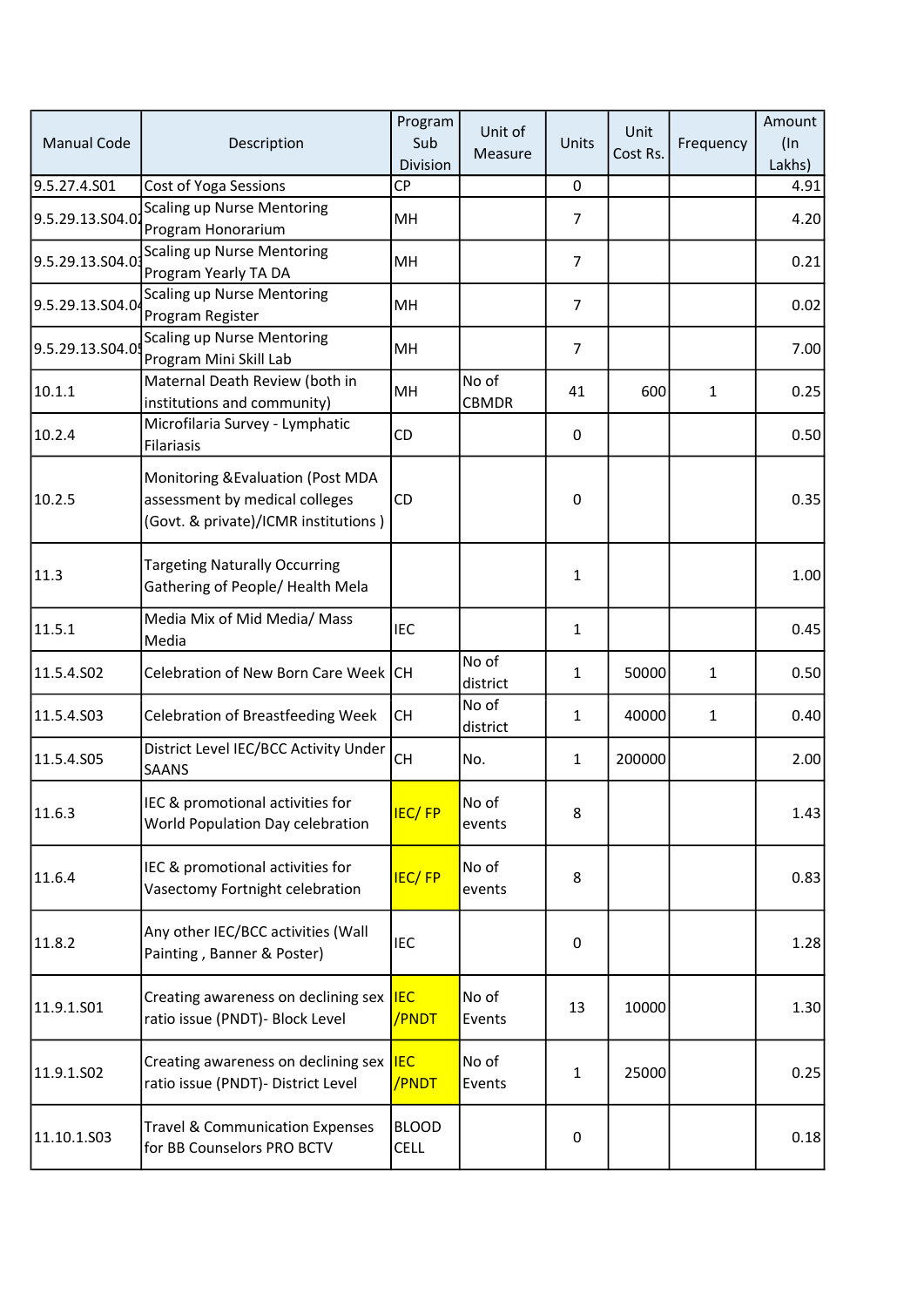| <b>Manual Code</b> | Description                                                                                                                                          | Program<br>Sub<br>Division | Unit of<br>Measure | Units        | Unit<br>Cost Rs. | Frequency    | Amount<br>$($ In<br>Lakhs) |
|--------------------|------------------------------------------------------------------------------------------------------------------------------------------------------|----------------------------|--------------------|--------------|------------------|--------------|----------------------------|
| 11.14.1            | Health Education & Publicity for<br><b>NIDDCP</b>                                                                                                    | <b>IEC</b>                 |                    | 0            |                  |              | 0.26                       |
| 11.15.1            | IEC/BCC for Malaria                                                                                                                                  | <b>IEC</b>                 |                    | 0            |                  |              | 0.50                       |
| 11.15.2            | IEC/BCC for Social mobilization<br>(Dengue and Chikungunya)                                                                                          | <b>IEC</b>                 |                    | 0            |                  |              | 0.20                       |
| 11.15.4            | Specific IEC/BCC for Lymphatic<br><b>Filariasis</b>                                                                                                  | <b>IEC</b>                 |                    | 0            |                  |              | 1.55                       |
| 11.16.1            | IEC/BCC: Mass media, Outdoor<br>media, Rural media, Advocacy<br>media for NLEP                                                                       | CD                         |                    | $\pmb{0}$    |                  |              | 0.98                       |
| 11.17.1            | ACSM (State & district)                                                                                                                              | <b>IEC</b>                 |                    | $\mathbf 0$  |                  |              | 4.05                       |
| 11.19.1            | Translation of IEC material and<br>distribution                                                                                                      | <b>IEC</b>                 |                    | 0            |                  |              | 0.50                       |
| 11.20.2            | Celebration of days-ie International<br>Day for older persons                                                                                        | <b>IEC</b>                 |                    | $\pmb{0}$    |                  |              | 1.00                       |
| 11.21.1            | <b>IEC/SBCC for NTCP</b>                                                                                                                             | <b>IEC</b>                 |                    | $\pmb{0}$    |                  |              | 1.50                       |
| 11.22.2            | IEC/BCC for District NCD Cell                                                                                                                        | <b>IEC</b>                 |                    | $\mathbf 0$  |                  |              | 0.50                       |
| 11.24.1            | IEC activities for Health & Wellness<br>centre (H&WC)                                                                                                | <b>IEC</b>                 |                    | 0            |                  |              | 19.00                      |
| 11.24.3.4          | State-level IEC Campaigns/Other IEC<br>Campaigns                                                                                                     | <b>IEC</b>                 |                    | 13           |                  |              | 2.55                       |
| 11.24.4.1          | IEC/BCC under NRCP: Rabies<br>Awareness and DO'S and Don'ts in<br>the event of Animal Bites                                                          |                            |                    | 0            |                  |              | 2.60                       |
| 12.1.1             | Printing of MDR formats                                                                                                                              | MH                         |                    | 90           |                  |              | 0.03                       |
| 12.1.2             | Printing of MCP cards, safe<br>motherhood booklets etc.                                                                                              | MH                         | No of cards        | 52590        | 17               | $\mathbf{1}$ | 8.94                       |
| 12.1.3             | Printing of labor room registers and<br>casesheets/ LaQshya related<br>printing                                                                      | MH                         | No of<br>casesheet | 19000        | 10               | 1            | 1.90                       |
| 12.1.5             | Any other (Printing of CAC Format)                                                                                                                   | <b>FP/CAC</b>              | No of<br>formats   | 150          |                  |              | 0.23                       |
| 12.2.5             | Printing of compliance cards and<br>reporting formats for National Iron<br>Plus Initiative-for 6-59 months age<br>group and for 5-10 years age group | CH                         | No of<br>format    | 110520       | 1                | 1            | 1.11                       |
| 12.2.6             | Printing of IEC materials and<br>reporting formats etc. for National<br>Deworming Day                                                                | <b>RKSK</b>                |                    | $\mathbf{1}$ |                  |              | 2.50                       |
| 12.2.7             | Printing of IEC Materials and<br>monitoring formats for IDCF                                                                                         | <b>CH</b>                  | No of<br>District  | 1            | 118000           | $\mathbf{1}$ | 1.18                       |
| 12.2.10            | Printing (SNCU data management)                                                                                                                      | <b>CH</b>                  | No of SNCU         | $\mathbf{1}$ | 100000           | 1            | 1.00                       |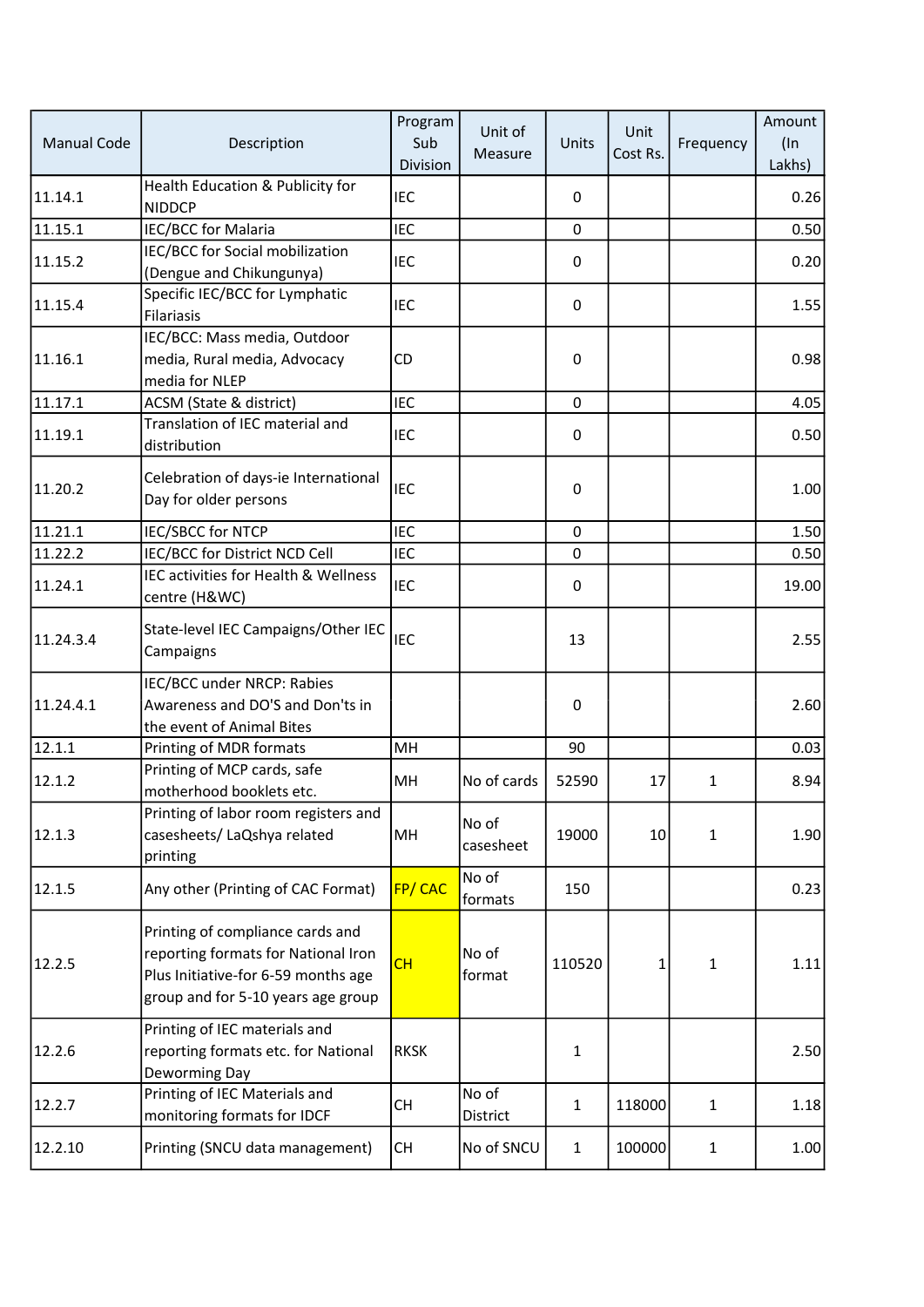| <b>Manual Code</b> | Description                                                                                 | Program<br>Sub<br>Division | Unit of<br>Measure         | Units          | Unit<br>Cost Rs. | Frequency    | Amount<br>$($ In<br>Lakhs) |
|--------------------|---------------------------------------------------------------------------------------------|----------------------------|----------------------------|----------------|------------------|--------------|----------------------------|
| 12.2.11            | Printing of HBNC referral cards and<br>other formats                                        | <b>CH</b>                  | No. of<br>format           | 260380         | 0.5              | 1            | 1.30                       |
| 12.3.3             | Printing of FP Manuals, Guidelines,<br>etc.                                                 | FP <sup></sup>             | No of<br>formats           | $\pmb{0}$      |                  |              | 1.24                       |
| 12.5.4             | Printing of RBSK card and registers                                                         | <b>RBSK</b>                | No of<br>children          | 179097         |                  |              | 4.52                       |
| 12.5.6             | Any other (Printing of Banner and<br>Sticker under RBSK)                                    | <b>RBSK</b>                |                            | 46             |                  |              | 0.05                       |
| 12.7.1             | Printing of ASHA diary                                                                      | <b>CP</b>                  |                            | 1358           |                  |              | 2.38                       |
| 12.7.2             | Printing of ASHA Modules and<br>formats                                                     | <b>CP</b>                  |                            | $\pmb{0}$      |                  |              | 0.38                       |
| 12.7.3             | Printing of CBAC format                                                                     | <b>CP</b>                  |                            | $\mathbf 0$    |                  |              | 12.45                      |
| 12.9.1             | Printing of HMIS Formats                                                                    | <b>MIS</b>                 |                            | $\mathbf 0$    |                  |              | 0.34                       |
| 12.9.3             | Printing of MCTS follow-up formats/<br>services due list/ work plan                         | MIS                        |                            | 1266           |                  |              | 0.46                       |
| 12.10.1            | Printing and dissemination of<br>Immunization cards, tally sheets,<br>monitoring forms etc. | RI                         | No of<br>Benificiary       | 47476          | 10               | 1            | 4.75                       |
| 12.13.2            | Printing                                                                                    | CD                         |                            | $\mathbf 0$    |                  |              | 1.48                       |
| 12.14.1            | Printing of Challan Books under<br><b>NTCP</b>                                              |                            |                            | $\mathbf 0$    |                  |              | 0.21                       |
| 12.17.5.502        | Printing of form P,L, S under IDSP<br>progrm                                                |                            |                            | 0              |                  |              | 0.26                       |
| 13.2.1             | Assessments                                                                                 | QA                         |                            | $\overline{2}$ |                  |              | 0.20                       |
| 14.2.3.S02         | Implementation of FP-LMIS District-<br><b>Transportation Cost</b>                           | <b>FP</b>                  | Lumpsump                   | 1              |                  |              | 0.75                       |
| 14.2.4.1           | Alternative vaccine delivery in hard<br>to reach areas                                      | RI                         | No of AVD                  | 960            | 200              | 1            | 1.92                       |
| 14.2.5             | Alternative Vaccine Delivery in other RI<br>areas                                           |                            | No of AVD                  | 13632          | 90               |              | 12.27                      |
| 14.2.6             | POL for vaccine delivery from State<br>to district and from district to<br>PHC/CHCs         | RI                         | No of<br><b>Districts</b>  | $\mathbf{1}$   | 200000           | $\mathbf{1}$ | 2.00                       |
| 14.2.7             | Cold chain maintenance                                                                      | RI.                        | No of cold<br>chain points | $\pmb{0}$      |                  |              | 0.30                       |
| 14.2.12            | Drug transportation charges                                                                 | CD                         |                            | 0              |                  |              | 0.36                       |
| 15.3.2             | Inter-sectoral convergence                                                                  | CD                         |                            | $\mathbf 0$    |                  |              | 0.05                       |
| 15.5.3             | Private Provider Incentive                                                                  | CD                         |                            | $\mathbf 0$    |                  |              | 3.02                       |
| 15.6.1             | Reimbursement for cataract<br>operation for NGO and Private<br>Practitioners                | <b>NCD</b>                 |                            | $\pmb{0}$      |                  |              | 14.11                      |
| 16.1.1.1.1         | State - Health Action Plan                                                                  | PM                         | No of<br><b>Booklet</b>    | 24             | 300              | $\mathbf{1}$ | 0.07                       |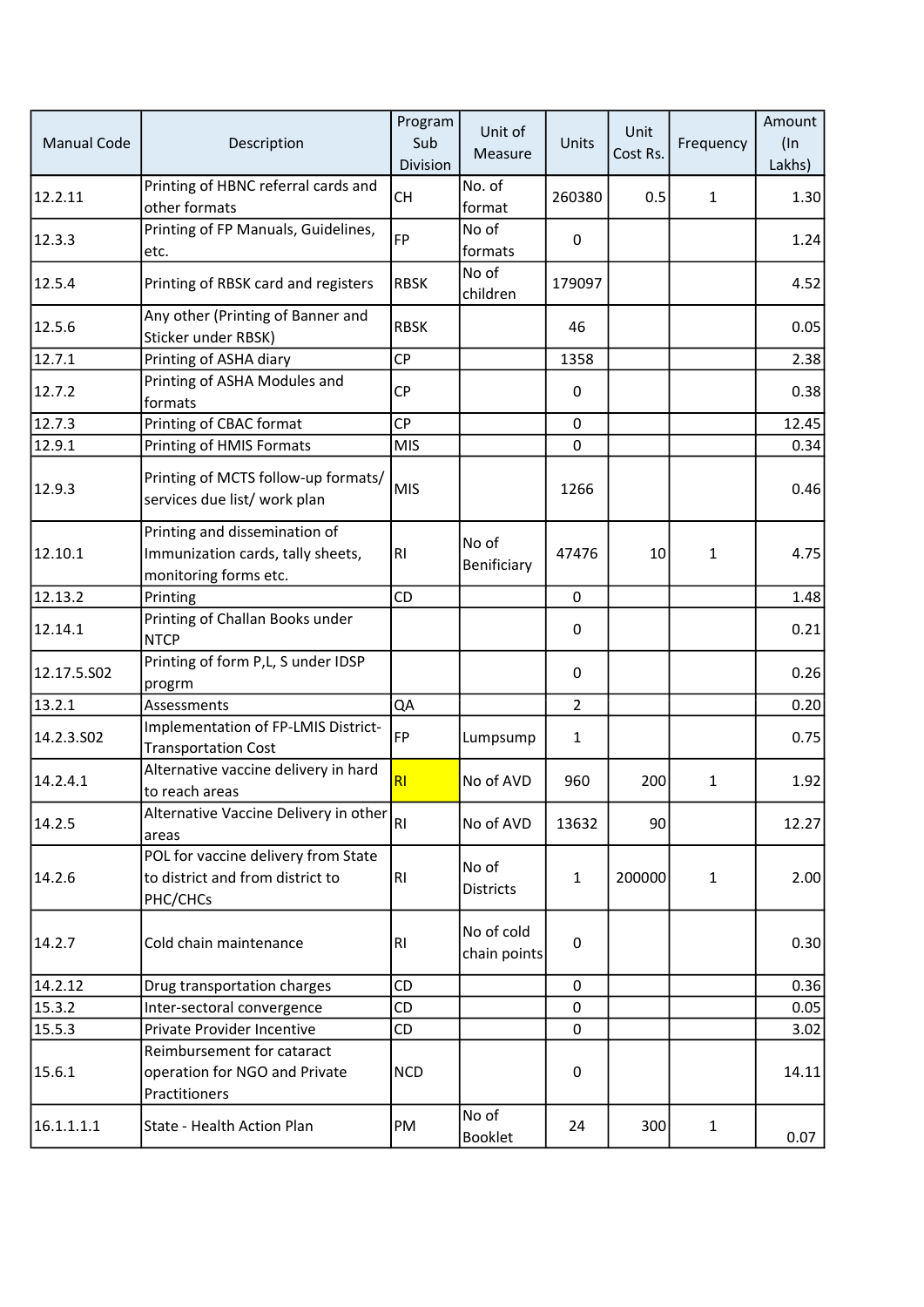| <b>Manual Code</b> | Description                                                                                                                 | Program<br>Sub<br>Division | Unit of<br>Measure       | Units          | Unit<br>Cost Rs. | Frequency    | Amount<br>$($ In<br>Lakhs) |
|--------------------|-----------------------------------------------------------------------------------------------------------------------------|----------------------------|--------------------------|----------------|------------------|--------------|----------------------------|
| 16.1.1.4           | Prepare detailed operational plan<br>for RBSK across districts (including<br>cost of plan)                                  | <b>RBSK</b>                | No of<br><b>Blocks</b>   | 7              | 500              | $\mathbf{1}$ | 0.04                       |
| 16.1.1.6           | To develop micro plan at sub-centre<br>level                                                                                | <b>RI</b>                  | No                       | 157            | 100              | $\mathbf{1}$ | 0.16                       |
| 16.1.1.7           | For consolidation of micro plans at<br>block level                                                                          | RI                         | No                       | 10             | 1000             | 1            | 0.10                       |
| 16.1.2.1.6         | Review meetings/ workshops under<br><b>RKSK</b>                                                                             | <b>RKSK</b>                |                          | $\overline{2}$ |                  |              | 0.10                       |
| 16.1.2.1.7         | <b>RBSK Convergence/Monitoring</b><br>meetings                                                                              | <b>RBSK</b>                | No of<br><b>Meetings</b> | 3              | 500              | 3            | 0.11                       |
| 16.1.2.1.14        | Quarterly review meetings exclusive<br>for RI at district level with Block<br>MOs, CDPO, and other stake holders            | R <sub>1</sub>             | No of<br>participants    | 104            | 100              | 1            | 0.10                       |
| 16.1.2.1.15        | Quarterly review meetings exclusive<br>for RI at block level                                                                | <b>RI</b>                  | No of<br>participants    | 1945           | 75               | 1            | 1.46                       |
| 16.1.2.1.16        | <b>IDSP Meetings</b>                                                                                                        |                            |                          | $\pmb{0}$      |                  |              | 0.04                       |
| 16.1.2.1.17        | State Task Force, State Technical<br>Advisory Committee meeting,<br>District coordination meeting<br>(Lymphatic Filariasis) |                            |                          | 0              |                  |              | 0.30                       |
| 16.1.2.1.22        | Monthly meeting with the hospital<br>staff                                                                                  |                            |                          | 0              |                  |              | 0.48                       |
|                    | 16.1.2.1.28.S01 District Level MDR Review Meeting                                                                           | MH                         | No of<br>meetings        | 6              | 3000             | 1            | 0.18                       |
| 16.1.2.2.3         | State/ District Quality Assurance<br>Unit (Monitoring & Supervision)                                                        | QA                         | Vehicle                  | $\mathbf{1}$   |                  |              | 3.60                       |
| 16.1.2.2.5         | Monitoring, Evaluation &<br>Supervision (Malaria)                                                                           |                            |                          | 0              |                  |              | 2.13                       |
| 16.1.2.2.6         | Monitoring/supervision and Rapid<br>response (Dengue and Chikungunya)                                                       |                            |                          | $\mathbf 0$    |                  |              | 1.98                       |
| 16.1.2.2.8         | Monitoring & Supervision<br>(Lymphatic Filariasis)                                                                          |                            |                          | $\pmb{0}$      |                  |              | 0.30                       |
| 16.1.2.2.12        | District NCD Cell                                                                                                           |                            |                          | 0              |                  |              | 1.13                       |
| 16.1.2.2.13        | <b>Supervision and Monitoring</b>                                                                                           |                            |                          | $\mathbf 0$    |                  |              | 1.69                       |
| 16.1.2.2.14        | Monitoring Committee on Section 5                                                                                           |                            |                          | $\pmb{0}$      |                  |              | 0.03                       |
| 16.1.2.2.16        | Monitoring and Surveillance (review<br>meetings, Travel) under NRCP                                                         |                            |                          | $\pmb{0}$      |                  |              | 0.50                       |
| 16.1.3.1.1         | Mobility Support for SPMU/State                                                                                             |                            |                          | 0              |                  |              | 0.54                       |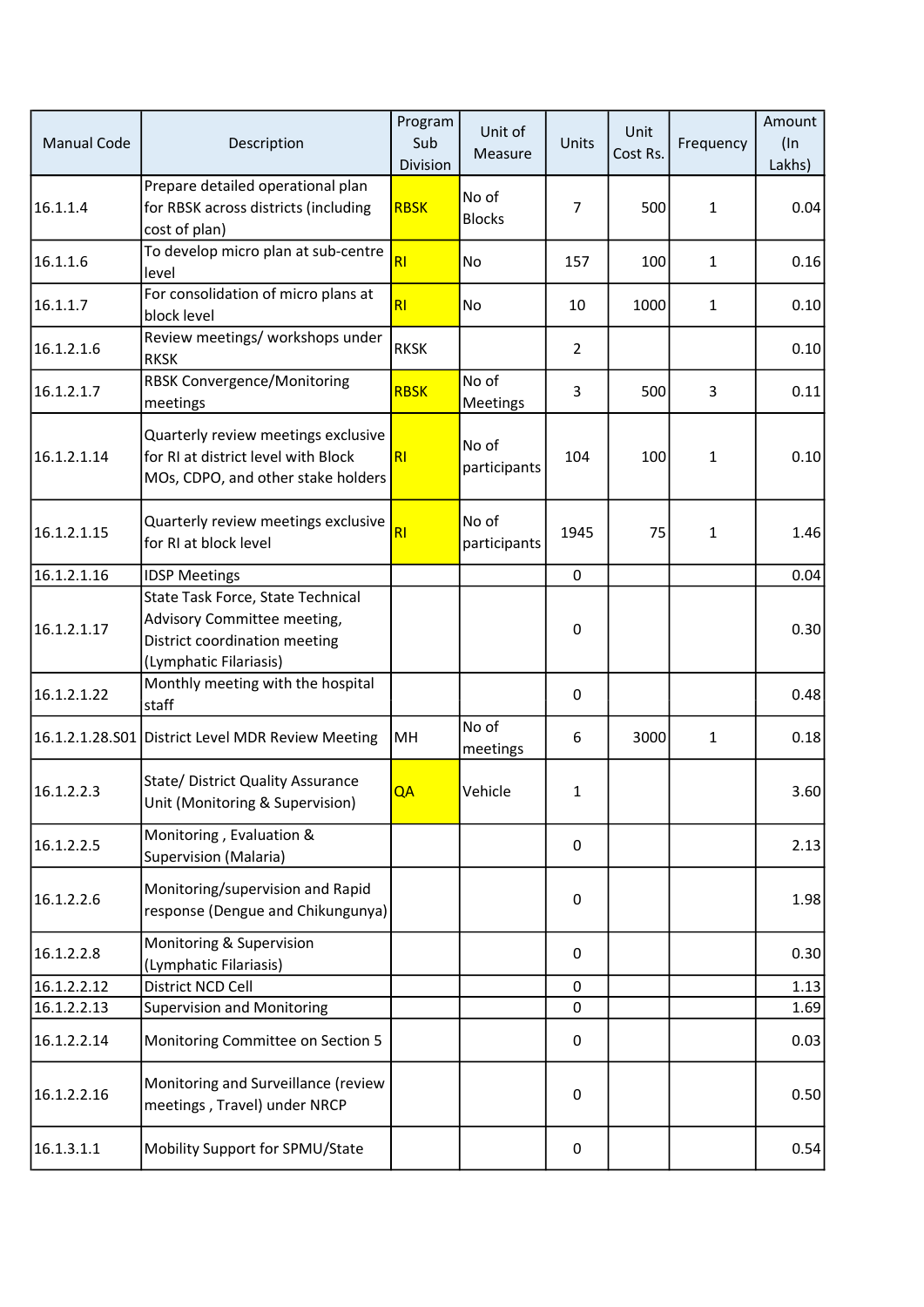| <b>Manual Code</b> | Description                                                                                                                                           | Program<br>Sub<br>Division | Unit of<br>Measure | Units          | Unit<br>Cost Rs. | Frequency | Amount<br>$($ In<br>Lakhs) |
|--------------------|-------------------------------------------------------------------------------------------------------------------------------------------------------|----------------------------|--------------------|----------------|------------------|-----------|----------------------------|
| 16.1.3.1.9         | Mobility support for Rapid Response<br>Team                                                                                                           |                            |                    | 0              |                  |           | 0.34                       |
| 16.1.3.1.13        | <b>Vehicle Operation (POL)</b>                                                                                                                        |                            |                    | $\mathbf 0$    |                  |           | 1.35                       |
| 16.1.3.1.14        | Vehicle hiring                                                                                                                                        |                            |                    | 0              |                  |           | 2.76                       |
| 16.1.3.1.15        | <b>Tobacco Cessation Centre (TCC):</b><br>Mobility support                                                                                            |                            |                    | 0              |                  |           | 0.60                       |
| 16.1.3.3.1         | PM activities for World Population<br>Day' celebration (Only mobility<br>cost): funds earmarked for district<br>level activities                      | <b>FP</b>                  | No of<br>events    | $\mathbf{1}$   | 20000            |           | 0.20                       |
| 16.1.3.3.2         | PM activities for Vasectomy<br>Fortnight celebration (Only mobility<br>cost): funds earmarked for district<br>level activities                        | <b>FP</b>                  | No of<br>events    | 1              | 5000             |           | 0.05                       |
| 16.1.3.3.3         | Mobility Support for DPMU/District                                                                                                                    |                            |                    | 0              |                  |           | 7.92                       |
| 16.1.3.3.5         | Mobility Costs for ASHA Resource<br>Centre/ASHA Mentoring Group<br>(Kindly Specify)                                                                   |                            |                    | 1              |                  |           | 0.10                       |
| 16.1.3.3.7         | Mobility Support for supervision for<br>district level officers.                                                                                      | <b>RI</b>                  | <b>No</b>          | 0              |                  |           | 1.91                       |
| 16.1.3.3.8         | MOBILITY: Travel Cost, POL, etc.<br>during outbreak investigations and<br>field visits for monitoring<br>programme activities at DSU on<br>need basis |                            |                    | 0              |                  |           | 3.00                       |
| 16.1.3.3.10        | Travel expenses - Contractual Staff<br>at District level                                                                                              |                            |                    | 0              |                  |           | 0.60                       |
| 16.1.3.3.11        | Mobility Support: District Cell                                                                                                                       |                            |                    | 0              |                  |           | 1.33                       |
| 16.1.3.3.13        | Miscellaneous/Travel                                                                                                                                  |                            |                    | $\mathbf 0$    |                  |           | 0.50                       |
| 16.1.3.3.14        | <b>Enforcement Squads</b>                                                                                                                             |                            |                    | 0              |                  |           | 0.10                       |
| 16.1.3.3.15        | District Tobacco Control Cell (DTCC):<br><b>Mobility Support</b>                                                                                      |                            |                    | 0              |                  |           | 1.56                       |
| 16.1.3.3.16        | District NCD Cell (TA,DA, POL)                                                                                                                        |                            |                    | 0              |                  |           | 0.66                       |
|                    | 16.1.3.3.17.S01 Mission Parivar Vikas Campaign                                                                                                        | <b>FP</b>                  | No of<br>campaign  | 28             | 1000             |           | 0.28                       |
| 16.1.3.4.1         | PM activities for World Population<br>Day' celebration (Only mobility<br>cost): funds earmarked for block<br>level activities                         | <b>FP</b>                  | No of<br>events    | $\overline{7}$ | 1000             |           | 0.07                       |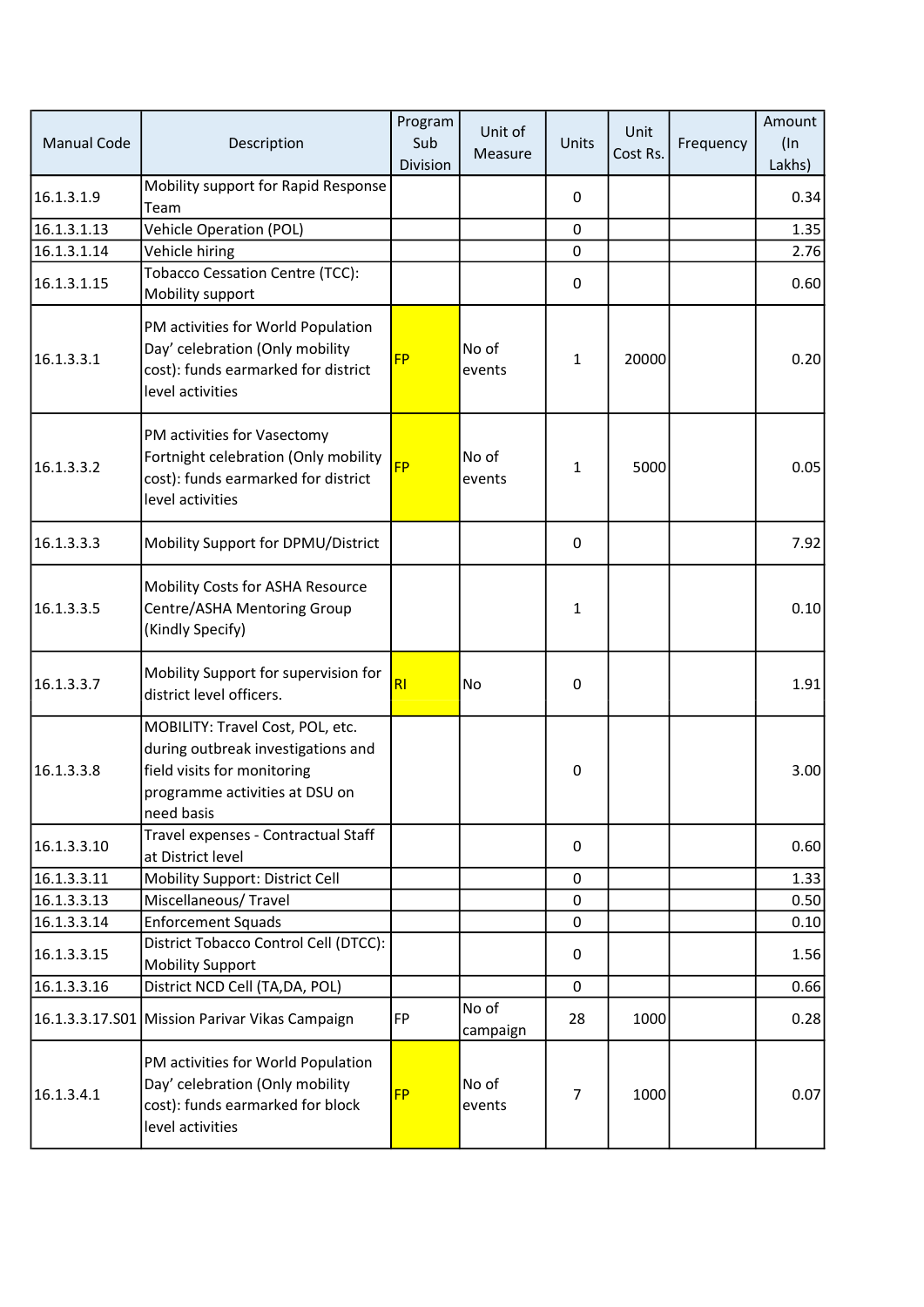| <b>Manual Code</b> | Description                                                                                                                 | Program<br>Sub<br>Division | Unit of<br>Measure | Units          | Unit<br>Cost Rs. | Frequency    | Amount<br>$($ In<br>Lakhs) |
|--------------------|-----------------------------------------------------------------------------------------------------------------------------|----------------------------|--------------------|----------------|------------------|--------------|----------------------------|
| 16.1.3.4.2         | PM activities for Vasectomy<br>Fortnight celebration (Only mobility<br>cost): funds earmarked for block<br>level activities | <b>FP</b>                  | No of<br>events    | $\overline{7}$ | 1000             |              | 0.07                       |
| 16.1.3.4.3.501     | Mobility for Supportive Supervision<br>At Block Level-M&E                                                                   | ME                         |                    | 0              |                  |              | 27.72                      |
| 16.1.3.4.3.502     | <b>Mobility Support &amp; Commnication</b><br>cost for BCPM                                                                 | <b>CP</b>                  |                    | 0              |                  |              | 4.28                       |
| 16.1.3.4.5.S01     | <b>Communication Cost for HWC Staff</b>                                                                                     | <b>CP</b>                  |                    | 0              |                  |              | 2.91                       |
| 16.1.3.5.1.S01     | TA/DA of HWC Staff                                                                                                          | <b>CP</b>                  |                    | $\mathbf 0$    |                  |              | 2.91                       |
| 16.1.3.5.1.502     | Travel expenses for regular staff<br>under NLEP                                                                             | CD                         |                    | 0              |                  |              | 0.40                       |
| 16.1.4.1.1         | JSY Administrative Expenses                                                                                                 | <b>MH</b>                  |                    | $\mathbf 0$    |                  |              | 10.79                      |
| 16.1.4.1.5         | Office expenses on telephone, fax,<br>Broadband Expenses & Other<br>Miscellaneous Expenditures                              |                            |                    | $\pmb{0}$      |                  |              | 0.81                       |
| 16.1.4.1.10        | Office Operation (Miscellaneous)                                                                                            |                            |                    | 0              |                  |              | 1.69                       |
| 16.1.4.1.11        | <b>Tobacco Cessation Centre (TCC):</b><br><b>Office Expenses</b>                                                            |                            |                    | 0              |                  |              | 0.50                       |
| 16.1.4.2.1         | District Quality Assurance Unit<br>(Operational cost)                                                                       | QA                         |                    | 0              |                  |              | 4.92                       |
| 16.1.4.2.3         | contingency support                                                                                                         |                            |                    | $\mathbf 0$    |                  |              | 0.99                       |
| 16.1.4.2.4         | Office operation & Maintenance -<br>District Cell                                                                           |                            |                    | 0              |                  |              | 0.42                       |
| 16.1.4.2.5         | District Cell - Consumables                                                                                                 |                            |                    | $\pmb{0}$      |                  |              | 0.42                       |
| 16.1.4.2.6         | Operational expenses of the district<br>centre : rent, telephone expenses,<br>website etc.                                  |                            |                    | $\pmb{0}$      |                  |              | 0.10                       |
| 16.1.4.2.8         | District Tobacco Control Cell (DTCC):<br>Misc./Office Expenses                                                              |                            |                    | 0              |                  |              | 4.00                       |
| 16.1.4.2.9         | District NCD Cell (Contingency)                                                                                             |                            |                    | 0              |                  |              | 1.00                       |
| 16.1.4.3.1         | SNCU Data management (excluding<br>HR)                                                                                      | <b>CH</b>                  | No of SNCU         | $\mathbf{1}$   | 60000            | $\mathbf{1}$ | 0.60                       |
| 16.1.5.2.1         | Minor repairs and AMC of IT/office<br>equipment supplied under IDSP                                                         |                            |                    | 0              |                  |              | 0.05                       |
| 16.1.5.3.1         | PM activities under Micronutrient<br><b>Supplementation Programme</b>                                                       |                            |                    | 0              |                  |              | 0.84                       |
| 16.1.5.3.3         | Concurrent Audit system                                                                                                     |                            |                    | $\pmb{0}$      |                  |              | 0.96                       |
| 16.1.5.3.11        | <b>District level Coordination</b><br>Committee                                                                             |                            |                    | 0              |                  |              | 0.02                       |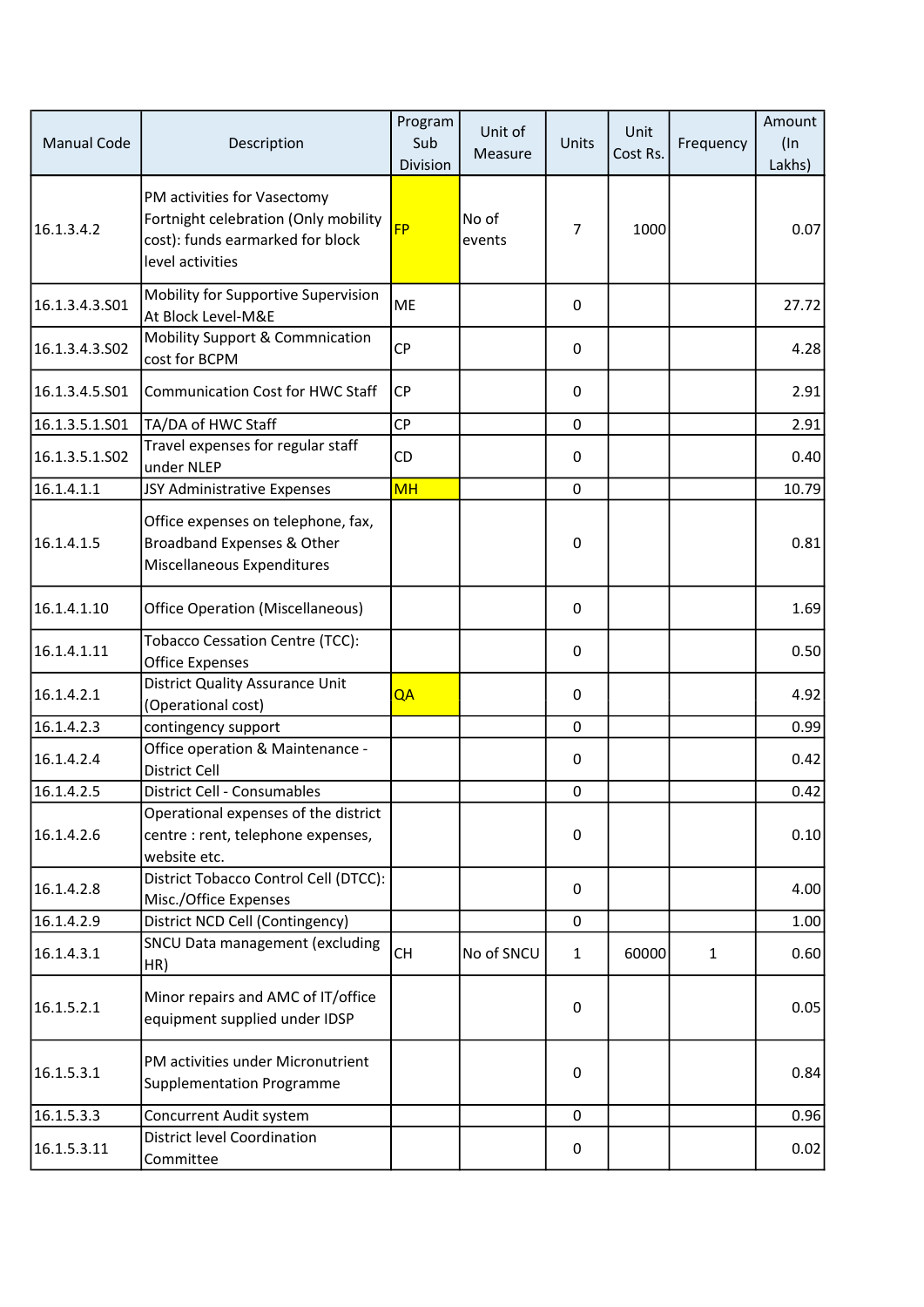| <b>Manual Code</b> | Description                                                                                                               | Program<br>Sub<br>Division | Unit of<br>Measure    | Units          | Unit<br>Cost Rs. | Frequency | Amount<br>$($ ln<br>Lakhs) |
|--------------------|---------------------------------------------------------------------------------------------------------------------------|----------------------------|-----------------------|----------------|------------------|-----------|----------------------------|
|                    | DPMU Operational Cost (inclusive of<br>16.1.5.3.16.S05 Rs. 10000/ district / month for RBSK<br><b>DEIC Manager TA DA)</b> |                            |                       | 1              |                  |           | 13.11                      |
|                    | 16.1.5.3.16.S06 BPMU Oprational Cost                                                                                      |                            |                       | $\overline{7}$ |                  |           | 13.89                      |
|                    | 16.1.5.3.16.S09 Oprational Cost for RBSK                                                                                  | <b>RBSK</b>                | No of DEIC<br>Manager | 0              | 10000            | 1         | 0.10                       |
|                    | 16.1.5.3.16.S10 Operational cost of RBSK-MHT                                                                              | <b>RBSK</b>                | No of<br>teams        | 0              | 1500             | 1         | 0.21                       |
| 16.1.5.3.16.S15    | Office & Administrative Expence for<br>State & District Rabies Program                                                    |                            |                       | $\mathbf 0$    |                  |           | 0.08                       |
| 16.1.5.3.16.518    | Office operational cost & other<br>office expences unedr NPCB                                                             | <b>NCD</b>                 |                       | 0              |                  |           | 0.93                       |
|                    | Pol & Opex of DG set of Vaccine<br>16.1.5.3.16.S22. Storage at District level & other Cold RI<br>Chain Point under RI     |                            |                       | 0              |                  |           | 0.70                       |
| 16.3.2.S01         | Mobility Support for HMIS & MCTS<br><b>Block Level</b>                                                                    | MIS                        |                       | 0              |                  |           | 0.25                       |
| 16.3.3.501         | Operational cost for HMIS & MCTS-<br>AMC                                                                                  | MIS                        |                       | $\mathbf 0$    |                  |           | 0.66                       |
| 16.3.3.S02         | Operational cost for HMIS & MCTS-<br>Internet                                                                             | MIS                        |                       | $\pmb{0}$      |                  |           | 0.84                       |
| 16.3.3.503         | Operational cost for HMIS & MCTS-<br>Office Expenditure                                                                   | MIS                        |                       | 0              |                  |           | 1.26                       |
| 16.3.3.504         | Operational cost for HMIS & MCTS-<br><b>Recurring Charges for ANMOL</b><br>Tablet                                         | MIS                        |                       | 171            |                  |           | 6.16                       |
| 16.4.1.1.S09       | Chowkidar Cum Peon-Div PMU                                                                                                | PM                         |                       | 0              |                  |           |                            |
| 16.4.2.1.1.501     | District Programme Manager                                                                                                | PM                         |                       | 1              |                  |           | 6.39                       |
| 16.4.2.1.1.S02     | <b>District Community Process</b><br>Manager                                                                              | PM                         |                       | 1              |                  |           | 5.23                       |
| 16.4.2.1.1.S04     | <b>District Accounts Manager</b>                                                                                          | PM                         |                       | 1              |                  |           | 5.36                       |
| 16.4.2.1.1.S05     | District Data Cum Account Assistant                                                                                       | <b>PM</b>                  |                       | 1              |                  |           | 3.61                       |
| 16.4.2.1.1.S06     | <b>DEIC</b> manager                                                                                                       | <b>RBSK</b>                |                       | 1              |                  |           | 3.96                       |
| 16.4.2.1.1.509     | Support Staff                                                                                                             | PM                         |                       | 1              |                  |           | 1.76                       |
| 16.4.2.1.2.S02     | District Consultant(MH)                                                                                                   | MH                         |                       | 1              |                  |           | 4.94                       |
| 16.4.2.1.2.S04     | <b>District Hospital Quality Manager</b>                                                                                  | QA                         |                       | $\overline{2}$ |                  |           | 10.45                      |
| 16.4.2.1.2.S05     | <b>District Consultant Quality</b><br>Assurance                                                                           | QA                         |                       | $\mathbf{1}$   |                  |           | 6.09                       |
| 16.4.2.1.7.S01     | <b>Accountant District Hospital</b>                                                                                       | FD                         |                       | 1              |                  |           | 1.98                       |
| 16.4.2.1.8.S01     | Programme cum Admin. Asst.                                                                                                | QA                         |                       | 1              |                  |           | 2.16                       |
| 16.4.2.2.2.S01     | District Epidemiologist-CD-IDSP                                                                                           | CD                         |                       | 0              |                  |           | 7.99                       |
| 16.4.2.2.2.S02     | District Leprosy Consultant-CD-NLEP CD                                                                                    |                            |                       | 0              |                  |           | 5.52                       |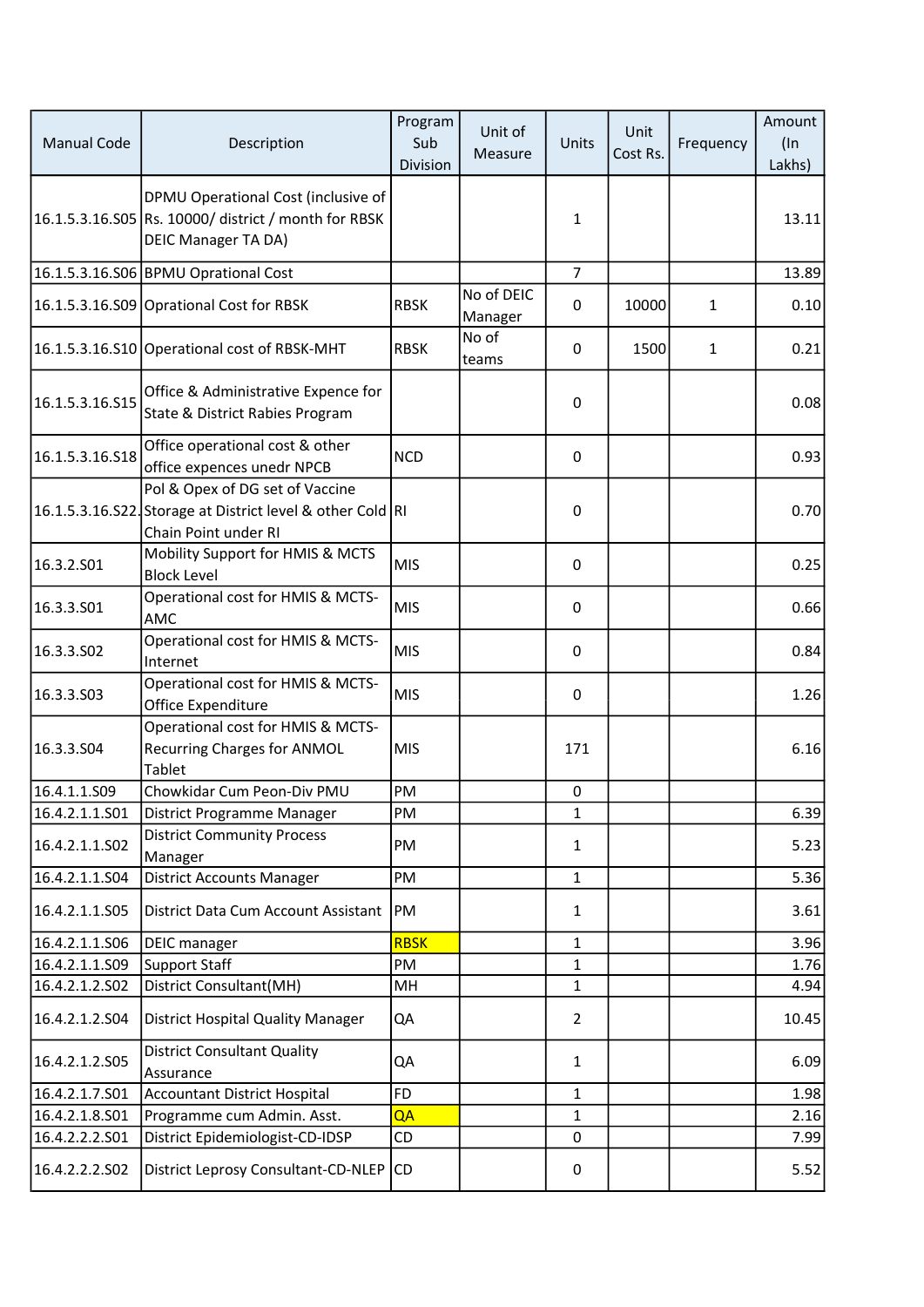|                    | Description                                                                           | Program     |                         |                | Unit     | Frequency    | Amount |
|--------------------|---------------------------------------------------------------------------------------|-------------|-------------------------|----------------|----------|--------------|--------|
| <b>Manual Code</b> |                                                                                       | Sub         | Unit of                 | Units          |          |              | $($ In |
|                    |                                                                                       | Division    | Measure                 |                | Cost Rs. |              | Lakhs) |
| 16.4.2.2.4.S01     | <b>Sr PMDT-TB HIV Coodinators</b>                                                     | CD          |                         | 0              |          |              | 4.47   |
| 16.4.2.2.4.S02     | PPM Coordinator                                                                       | CD          |                         | $\pmb{0}$      |          |              | 3.72   |
| 16.4.2.2.4.503     | District Programme Coordinator                                                        | CD          |                         | $\mathbf 0$    |          |              | 5.33   |
| 16.4.2.2.5.S01     | District Data Manager-CD-IDSP                                                         | CD          |                         | $\mathbf 0$    |          |              | 0.61   |
| 16.4.2.2.6.S01     | Senior Treatment Supervisor(STS)                                                      | CD          |                         | $\mathbf 0$    |          |              | 16.77  |
| 16.4.2.2.6.503     | Senior TB Lab Supervisor(STLS)                                                        | CD          |                         | 0              |          |              | 14.99  |
| 16.4.2.2.7.S01     | Accountant- Full time                                                                 | <b>CD</b>   |                         | $\pmb{0}$      |          |              | 3.65   |
| 16.4.3.1.1.S01     | <b>Block Programme Manager</b>                                                        | PM          |                         | 7              |          |              | 26.94  |
| 16.4.3.1.1.S02     | <b>Block Account Manager</b>                                                          |             |                         | 7              |          |              | 22.25  |
| 16.4.3.1.1.503     | <b>Block Community Process Manager</b>                                                |             |                         | $\pmb{0}$      |          |              | 17.78  |
| 16.4.3.1.9.S04     | Data Entry Operator-MCTS OPR 820<br><b>MIS</b>                                        | <b>MIS</b>  |                         | $\overline{7}$ |          |              | 17.23  |
| 16.4.3.1.9.S05     | Data Entry Operator-MIS Outsource                                                     | <b>MIS</b>  |                         |                |          |              | 0.28   |
| 16.4.3.1.9.S07     | Data Entry Operator-RI                                                                | RI          |                         | 0              |          |              | 2.26   |
| 16.4.3.1.9.S08     | Data Entry Operator-RNTCP                                                             | PM          |                         | 0              |          |              | 3.22   |
| 16.4.3.1.9.511     | Data Entry Operator- CD-IDSP                                                          | CD          |                         | 0              |          |              | 14.55  |
| 16.4.3.1.9.S13     | Data Entry Operator-NBCP-District                                                     | <b>NCD</b>  |                         | $\pmb{0}$      |          |              | 1.53   |
| 17.8.S05           | Internet Cost to ASHA & AF at HWC                                                     |             |                         | $\pmb{0}$      |          |              | 4.63   |
| 18.11              | Increasing accessibility and avail of<br>FP services at pub health providers          |             |                         | 30             |          |              | 1.95   |
| 18.17              | Counseling training for Service<br>Provider                                           | <b>FP</b>   | No of<br><b>Batches</b> | 1              | 49540    |              | 0.50   |
| 18.23              | NBSU & NBCC Register                                                                  | <b>CH</b>   | No of<br>register       | 13             | 350      | 1            | 0.05   |
| 18.29              | <b>Uniform Case Sheet of Pediatrics</b>                                               | <b>CH</b>   | No of<br>format         | 2355           | 14       | $\mathbf{1}$ | 0.33   |
| U.1.3.1            | <b>Operational Expenses of UPHCs</b><br>(excluding rent)                              | NUHM        | No.'s                   | $\mathbf{1}$   | 8000     | 12           | 0.96   |
| U.2.2.1            | Mobility support for ANM/LHV                                                          | <b>NUHM</b> | No.'s                   | $\overline{7}$ | 500      | 12           | 0.42   |
| U.2.3.1            | <b>UHNDs</b>                                                                          | <b>NUHM</b> | No.'s                   | $\overline{7}$ | 1000     | 12           | 0.84   |
| U.2.3.2            | Special outreach camps in slums/<br>vulnerable areas                                  | <b>NUHM</b> | No.'s                   | $\mathbf{1}$   | 3250     | 12           | 0.39   |
| U.3.1.1.1          | Incentives for routine activities                                                     | <b>NUHM</b> |                         | 20             |          |              | 4.44   |
| U.3.1.1.2          | ASHA incentives for Ayushman<br><b>Bharat Health &amp; Wellness Centres</b><br>(H&WC) | NUHM        |                         | 20             |          |              | 2.40   |
| U.3.1.3.1          | Other Non-Monetary Incentives<br>Costs (badge, uniform, ID, etc.)                     | <b>NUHM</b> | No.'s                   | 20             | 500      | $\mathbf{1}$ | 0.10   |
| U.4.1.1.2          | Untied grants to UPHCs Rented<br><b>Building</b>                                      | <b>NUHM</b> | No.'s                   | $\mathbf{1}$   | 100000   | $\mathbf{1}$ | 1.00   |